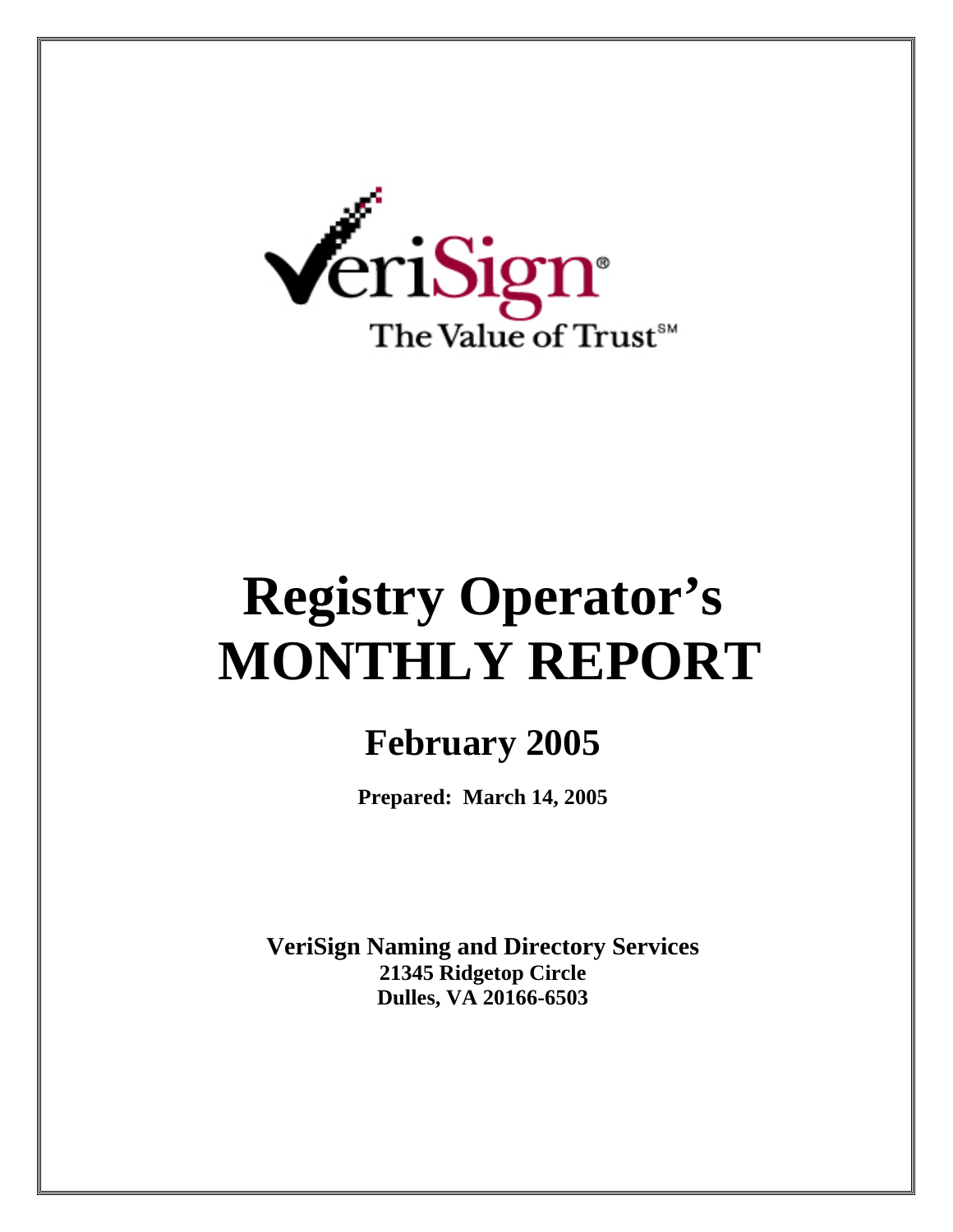#### **VeriSign Registry Operator's Monthly Report February 2005**

As required by the ICANN/VeriSign Registry Agreements (Section 8 for .com; Section 3.15 for .net), this report provides an overview of VeriSign Registry activity through the end of the reporting month. The information is primarily presented in table and chart format with text explanations as deemed necessary. The information is provided in the order as listed in *Appendix T* of the Registry Agreements. Pursuant to the agreements, "...items 5 - 12 shall be kept confidential by ICANN until three months after the end of the month to which the report relates.".

Information is organized as follows:

| 1.  |                                                                                     |  |
|-----|-------------------------------------------------------------------------------------|--|
|     |                                                                                     |  |
| 2.  |                                                                                     |  |
|     | Table 2 – Service Level Agreement Performance – February 20053                      |  |
| 3.  |                                                                                     |  |
|     |                                                                                     |  |
| 4.  |                                                                                     |  |
|     |                                                                                     |  |
| 5.  |                                                                                     |  |
| 6.  |                                                                                     |  |
| 7.  |                                                                                     |  |
| 8.  |                                                                                     |  |
|     |                                                                                     |  |
| 9.  |                                                                                     |  |
|     | Table 6 – Total Monthly Domain Name Transaction Trend by Category (millions)6       |  |
|     | Table 7-Total Monthly Name Server Transactions by Category (millions)               |  |
| 10. |                                                                                     |  |
|     | Table 9 – Total Monthly Name Server Write Transactions by Subcategory (millions  8) |  |
| 11. |                                                                                     |  |
|     |                                                                                     |  |
| 12. |                                                                                     |  |
| 13. |                                                                                     |  |
| 14. |                                                                                     |  |
| 15. |                                                                                     |  |
| 16. |                                                                                     |  |
|     |                                                                                     |  |
|     |                                                                                     |  |
|     |                                                                                     |  |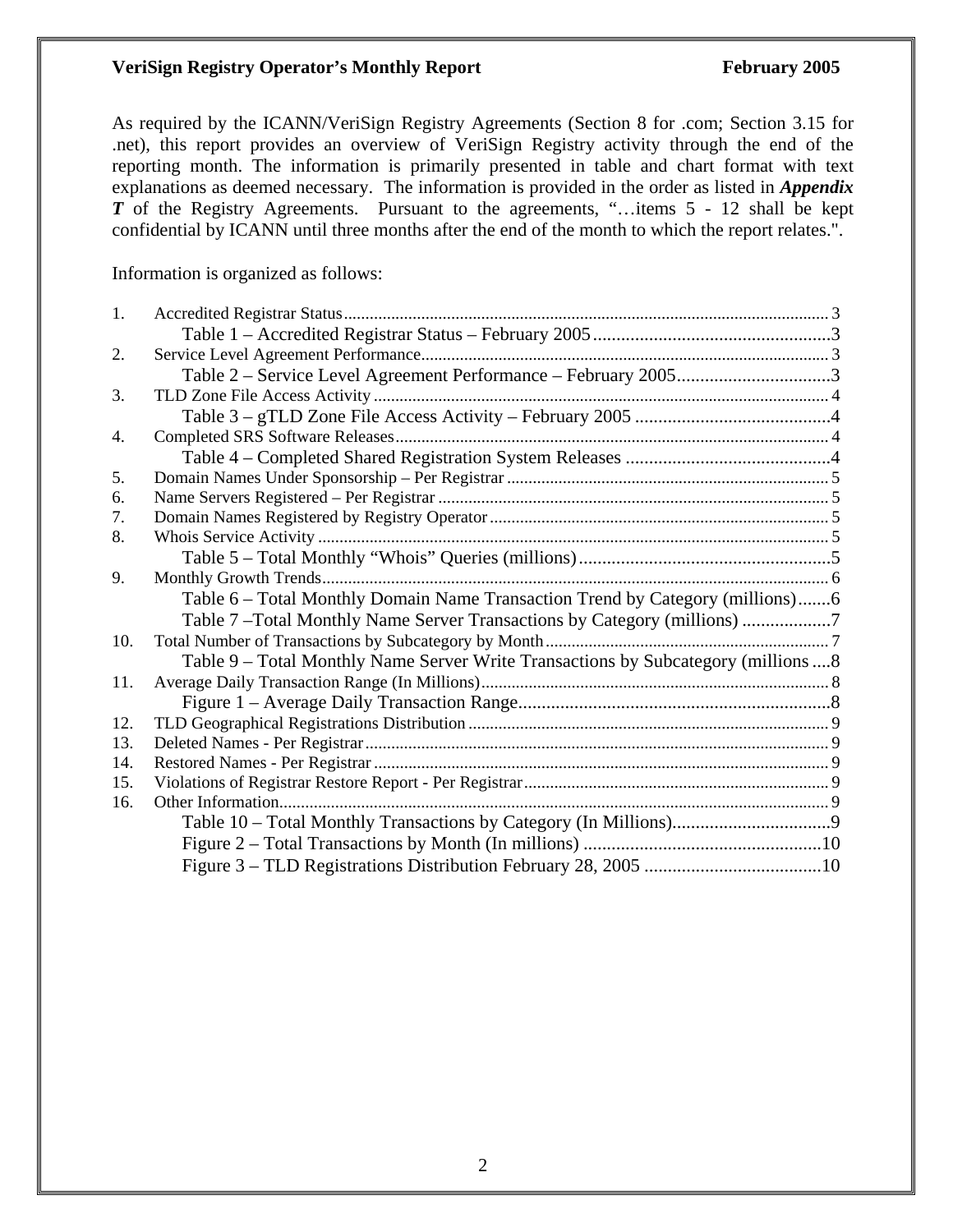# **1. Accredited Registrar Status**

**Table 1** displays the current number and status of the ICANN accredited registrars. The registrars are grouped into three categories:

- 1. **Operational Registrars:** Those who have authorized access into the Shared Registration System (SRS) for processing domain name registrations.
- 2. **Registrars In The Ramp-Up Period:** Those who have received a password to access the Registry operational test and evaluation (OT&E) environment. The OT&E environment is provided to allow registrars to develop and test their systems with the SRS.
- 3. **Registrars In The Pre-Ramp-Up Period:** Those who have been sent a welcome letter from the VeriSign Registry but have not yet executed the Registry Confidentiality Agreement and/or have not yet submitted a completed Registrar Information Sheet. In most cases registrars are sent welcome letters via overnight express mail on the same day accreditation notification is received from ICANN.

| <b>Status</b>                    | # of Registrars<br><b>Current</b> |
|----------------------------------|-----------------------------------|
| <b>Operational Registrars</b>    | 332                               |
| Registrars In Ramp-Up Period     | 69                                |
| Registrars In Pre-Ramp-Up Period | 84                                |
| <b>Total</b>                     | 485                               |

#### **Table 1 – Accredited Registrar Status – February 2005**

# **2. Service Level Agreement Performance**

**Table 2** compares Service Level Agreement (SLA) Requirements with Actual Performance for the reporting month. As required by the ICANN/VeriSign Registry Agreements (Section 21 for .com; Section 3.3 for .net), the VeriSign Registry is committed to provide service levels as specified in Appendix D of the agreements and to comply with the requirements of the SLA in Appendix E of the agreements. The SLA is incorporated into the VeriSign Registry Registrar Agreement that is executed with all operational registrars. **Note:** *The SLA permits two 12-hour windows per year to perform major upgrades.* 

#### **Table 2 – Service Level Agreement Performance – February 2005**

| <b>Metric</b>        | <b>SLA Requirement</b> | <b>Actual Performance</b> |
|----------------------|------------------------|---------------------------|
| Total outage         | 8 hours                | 0 hours 0 minutes         |
| Unplanned outage     | 4 hours                | 0 hours 0 minutes         |
| Check domain average | 3 seconds              | .00 seconds               |
| Add domain average   | 5 seconds              | .01 seconds               |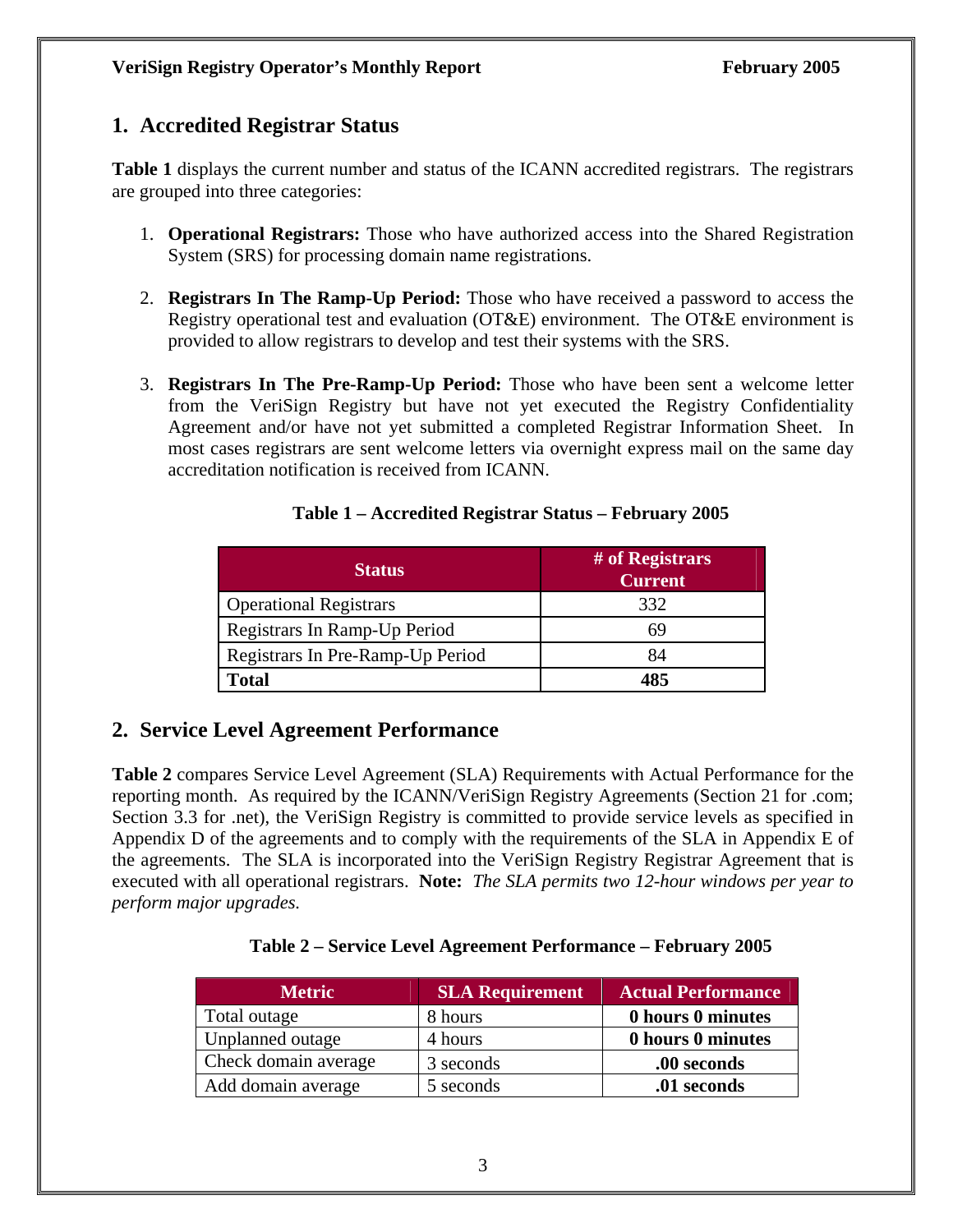# **3. TLD Zone File Access Activity**

**Table 3** summarizes the zone file access activity for the current reporting month. As required by the ICANN/VeriSign Registry Agreements (Section 21 for .com; Section 3.9 for .net), the VeriSign Registry provides third parties bulk access to the zone files for the .com and .net TLDs.

#### **Table 3 – gTLD Zone File Access Activity – February 2005**

| Zone file access passwords previous month               | 1.194 |
|---------------------------------------------------------|-------|
| New zone file access passwords                          |       |
| Total zone file access approvals end of reporting month | 1.207 |

# **4. Completed SRS Software Releases**

**Table 4** shows significant releases that have occurred in the last twelve (12) months, as well as other relevant information. The VeriSign Registry Shared Registration System (SRS) is continually being improved to better meet the needs of accredited registrars.

| <b>Release Name</b>          | <b>Features</b>                                                                                                                                                                                                        | <b>Target Date</b> | <b>Complete</b><br><b>Date</b> |
|------------------------------|------------------------------------------------------------------------------------------------------------------------------------------------------------------------------------------------------------------------|--------------------|--------------------------------|
| <b>Core Release</b><br>5.1   | Add ability to Restore a domain;<br>Sync expiration dates; addition of 3<br>new statuses – redemption period,<br>pending restore, and pending<br>delete; modifications to the<br>CSR/Registrar tools and Whois.        | 25 Jan 2003        | 25 Jan 2003                    |
| <b>Core Release</b><br>5.2   | IDN TC/SC variant blocking, RGP<br>monthly reports, .org name server<br>registrations, miscellaneous bug<br>fixes.                                                                                                     | 26 April 2003      | 26 April 2003                  |
| <b>Core Release</b><br>5.2.1 | Chinese IDN variants                                                                                                                                                                                                   | 17 May 2003        | 17 May 2003                    |
| <b>Core Release</b><br>5.3   | IDN Punycode migration, IDN<br>language tags, prohibited Unicode<br>points                                                                                                                                             |                    | 13 Dec 2003                    |
| Core Release<br>5.4          | Cleanup of legacy .org domain<br>names. Only allow Punycode-<br>encoded IDNs from registrars.<br>New Language tables added and<br>language tags will be required.<br>TWNIC table is being replaced<br>with CDNC table. | 24 April 2004      | 24 April 2004                  |
| <b>Core Release</b><br>5.5   | <b>Transfer Policy Release</b>                                                                                                                                                                                         | 12 Nov 2004        | 12 Nov 2004                    |

#### **Table 4 – Completed Shared Registration System Releases**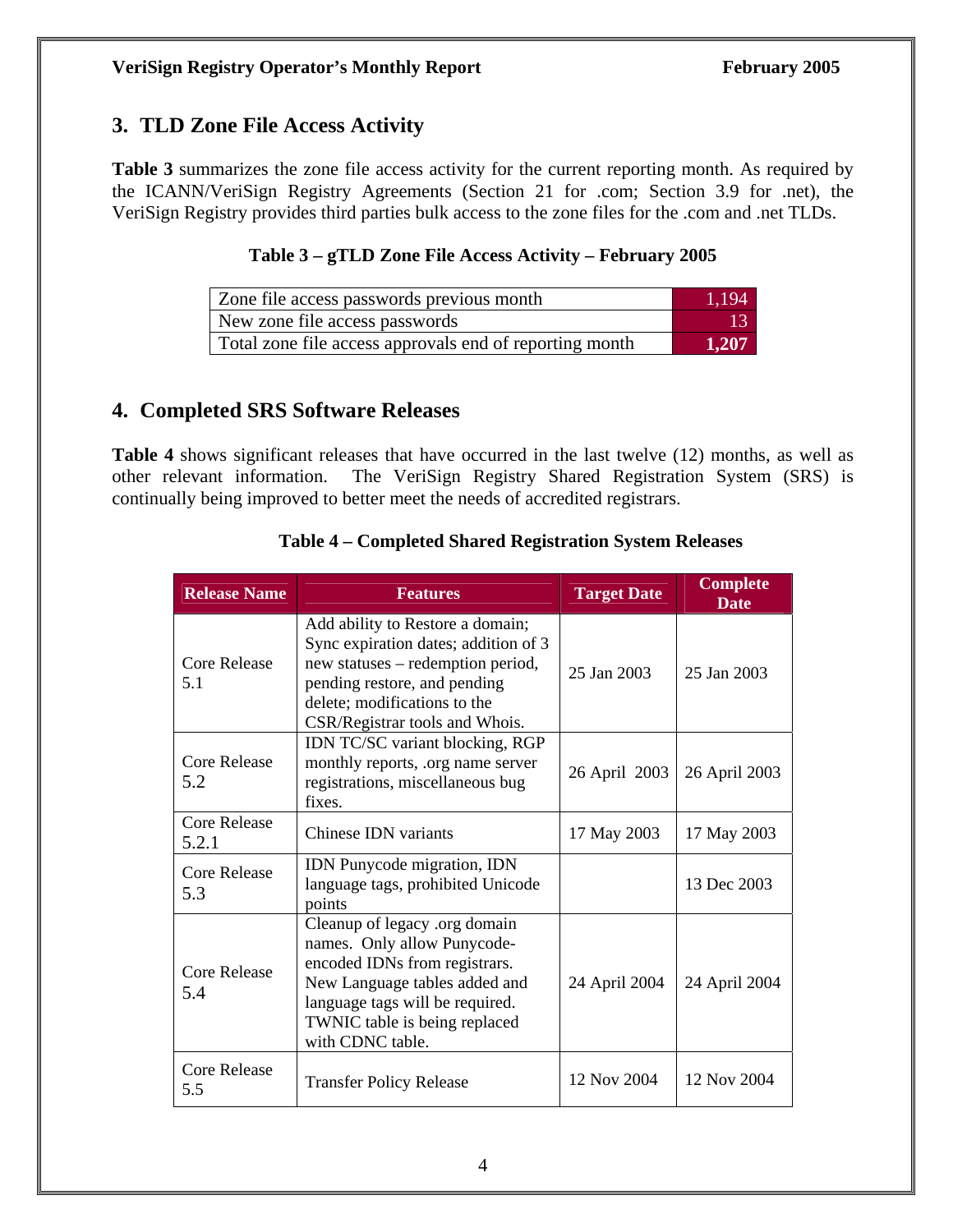# **5. Domain Names Under Sponsorship – Per Registrar**

This data will be provided under separate cover.

# **6. Name Servers Registered – Per Registrar**

This data will be provided under separate cover.

# **7. Domain Names Registered by Registry Operator**

Per the requirements of the .com registry agreement Section 24.B and the .net registry agreements Section 3.6.2, as of 30 June 2002, the following names should be in Appendix X:

> THE-VERISIGN-COM-NET-REGISTRY.COM THE-VERISIGN-COM-NET-REGISTRY.NET THE-VERISIGN-REGISTRY.COM THE-VERISIGN-REGISTRY.NET THEVERISIGNREGISTRY.COM THEVERISIGNREGISTRY.NET VCNR.COM VCNR.NET VERISIGN-COM-NET-REGISTRY.COM VERISIGN-COM-NET-REGISTRY.NET VERISIGNCNR.COM VERISIGNCNR.NET VRSN-CNR.COM VRSN-CNR.NET VRSN-COM-NET-REGISTRY.COM VRSN-COM-NET-REGISTRY.NET VRSNCNR.COM VRSNCNR.NET VRSNCOMNETREGISTRY.COM VRSNCOMNETREGISTRY.NET

## **8. Whois Service Activity**

| Mo/Yr     | <b>Total Queries</b> | <b>Peak</b> | Avg  |
|-----------|----------------------|-------------|------|
| Feb-04    | 1,122.5              | 44.2        | 38.7 |
| Mar-04    | 1,383.7              | 55.5        | 44.6 |
| Apr- $04$ | 1,149.0              | 56.2        | 38.3 |
| $May-04$  | 1,020.0              | 41.8        | 32.9 |
| June-04   | 1,140.5              | 48.8        | 38.0 |
| July-04   | 1,176.0              | 49.8        | 37.9 |
| Aug-04    | 1,049.7              | 40.9        | 33.9 |

#### **Table 5 – Total Monthly "Whois" Queries**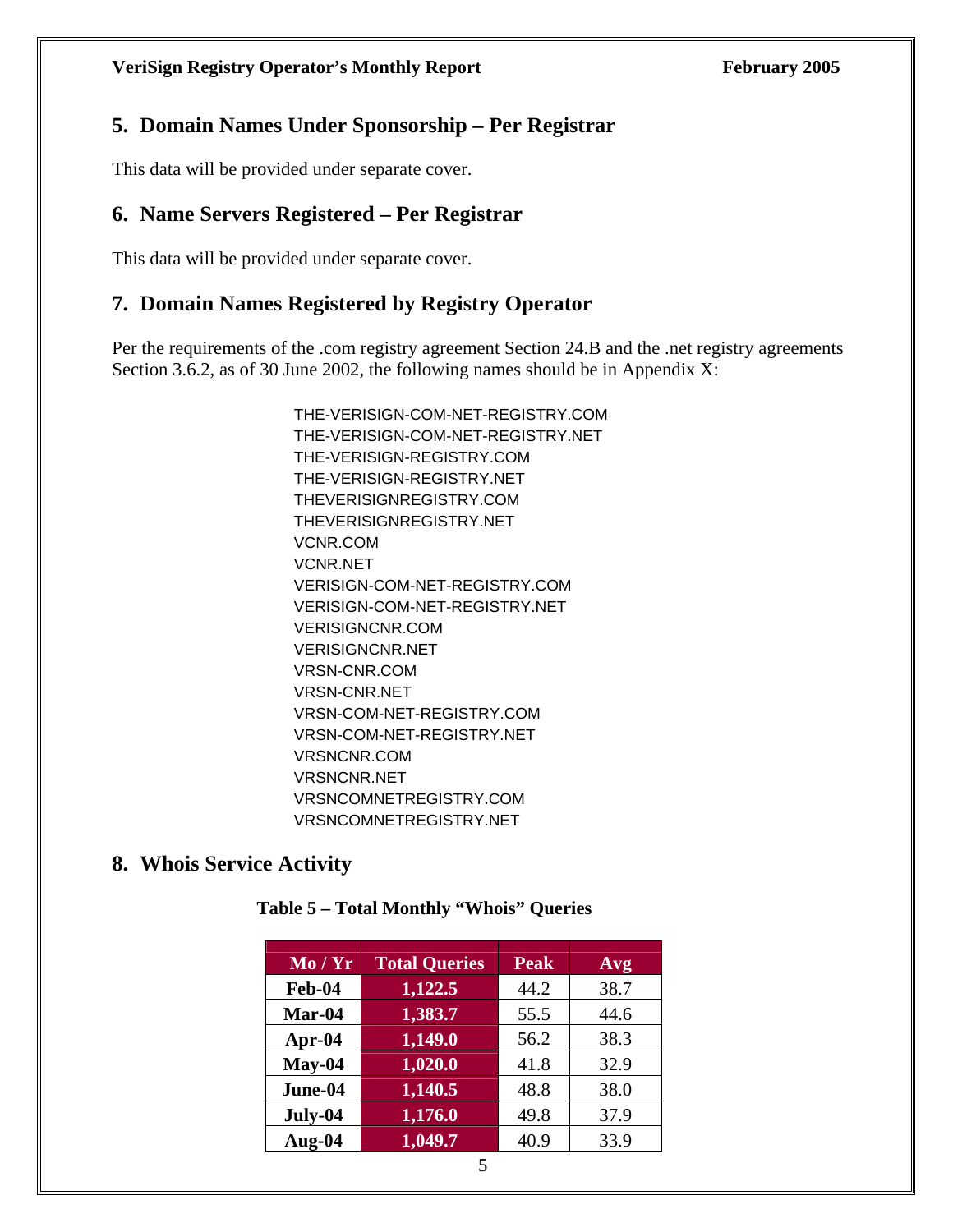| Mo/Yr         | <b>Total Queries</b> | <b>Peak</b> | Avg  |
|---------------|----------------------|-------------|------|
| Sep-04        | 1,203.3              | 51.8        | 40.1 |
| <b>Oct-04</b> | 1,244.2              | 58.4        | 40.1 |
| <b>Nov-04</b> | 1,405.4              | 60.2        | 46.8 |
| Dec-04        | 1,374.9              | 54.9        | 44.4 |
| $Jan-05$      | 1,344.9              | 56.3        | 43.4 |
| <b>Feb-05</b> | 1,246.4              | 96.8        | 44.5 |

# **9. Monthly Growth Trends**

**There are** six reported categories of monthly transactions executed by all registrars via the Registry Registrar Protocol (RRP) with the Shared Registration System (SRS):

- 1. **Write Domain**  This category includes the following transactions: adding a new domain, deleting a domain, modifying a domain name record, renewing a domain, auto-renew, transferring a domain, sync domain and restore a domain.
- 2. **Query Domain** This category includes the following transactions: query a domain and query a domain transfer status.
- 3. **Check Domain** This category includes the following transaction: check a domain.
- 4. **Write Server** This category includes the following transactions: add name server, modify name server and delete name server.
- 5. **Query Server** This category includes the following transaction: query name server.
- 6. **Check Server**  This category includes the following transaction: check name server.

**Table 6** shows the number of domain name transactions for each of these categories.

**Table 7** shows the number of name server transactions for each of these categories.

| Mo/Yr         | <b>Total</b> | Write   | $\frac{6}{9}$ | <b>Query</b> | $\frac{6}{6}$ | <b>Check</b> | $\frac{0}{0}$ |
|---------------|--------------|---------|---------------|--------------|---------------|--------------|---------------|
| Mar-04        | 1,486.7      | 1,100.7 | 74.0%         | 55.8         | 3.8%          | 330.2        | 22.2%         |
| Apr-04        | 1,743.2      | 1,402.9 | 80.5%         | 63.7         | 3.7%          | 276.7        | 15.9%         |
| $May-04$      | 1,641.4      | 1,295.9 | 78.9%         | 61.2         | 3.7%          | 284.3        | 17.3%         |
| Jun-04        | 1,459.0      | 1,112.3 | 76.2%         | 67.6         | 4.6%          | 279.2        | 19.1%         |
| <b>Jul-04</b> | 1,552.3      | 1,215.8 | 78.3%         | 62.2         | 4.0%          | 274.3        | 17.7%         |
| Aug- $04$     | 1,476.8      | 1,176.2 | 79.6%         | 66.5         | 4.5%          | 234.0        | 15.8%         |
| $Sep-04$      | 1,399.9      | 1,110.0 | 79.3%         | 68.9         | 4.9%          | 221.0        | 15.8%         |
| <b>Oct-04</b> | 1,453.4      | 1,152.9 | 79.3%         | 81.4         | 5.6%          | 219.1        | 15.1%         |
| <b>Nov-04</b> | 1,268.2      | 964.2   | 76.0%         | 83.3         | 6.6%          | 220.7        | 17.4%         |
| Dec-04        | 1,494.9      | 1,181.8 | 79.1%         | 72.3         | 4.8%          | 240.9        | 16.1%         |
| $Jan-05$      | 1,659.8      | 1,312.1 | 79.0%         | 79.0         | 4.8%          | 268.8        | 16.2%         |
| <b>Feb-05</b> | 1,347.9      | 1.006.0 | 74.6%         | 81.0         | 6.0%          | 260.8        | 19.3%         |

**Table 6 – Total Monthly Domain Name Transaction Trend by Category (millions)**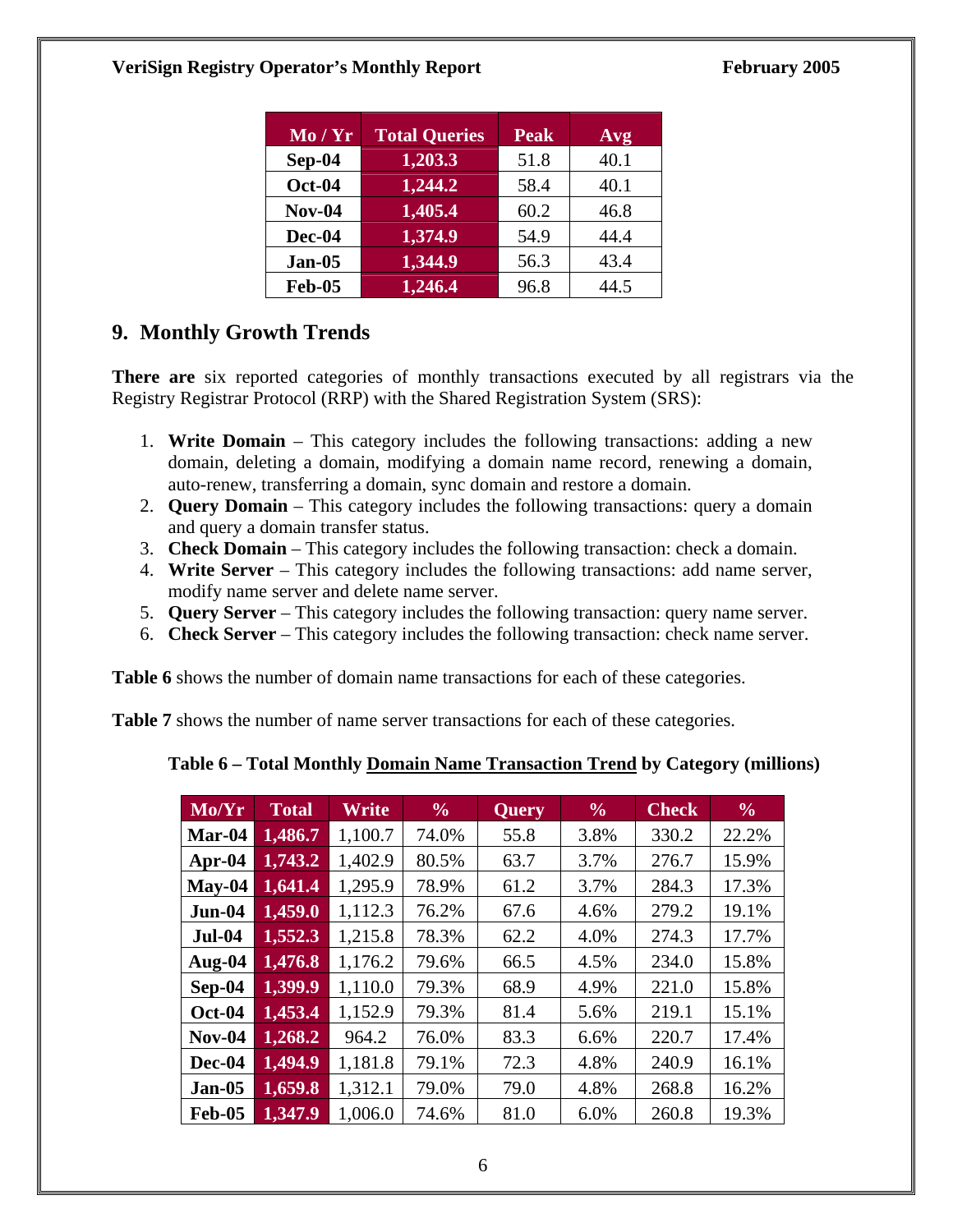| Mo/Yr         | <b>Total</b> | Write | $\frac{0}{0}$ | <b>Query</b> | $\frac{0}{0}$ | <b>Check</b> | $\frac{6}{10}$ |
|---------------|--------------|-------|---------------|--------------|---------------|--------------|----------------|
| Feb-04        | 16.1         | 0.50  | 3.1%          | 3.8          | 23.7%         | 11.8         | 73.2%          |
| Mar-04        | 18.2         | 0.54  | 3.0%          | 4.2          | 22.9%         | 13.5         | 74.1%          |
| Apr- $04$     | 15.8         | 0.51  | 3.2%          | 4.1          | 25.8%         | 11.2         | 71.0%          |
| $Mav-04$      | 16.2         | 0.60  | 3.7%          | 3.5          | 21.7%         | 12.1         | 74.6%          |
| <b>Jun-04</b> | <b>16.1</b>  | 0.56  | 3.5%          | 3.4          | 21.5%         | 12.1         | 75.0%          |
| <b>Jul-04</b> | 18.8         | 0.70  | 3.7%          | 4.5          | 24.1%         | 13.6         | 72.1%          |
| Aug-04        | 17.7         | 0.45  | 2.6%          | 3.5          | 19.8%         | 13.8         | 77.6%          |
| $Sep-04$      | 20.4         | 0.33  | 1.6%          | 3.7          | 18.3%         | 16.3         | 80.0%          |
| <b>Oct-04</b> | 23.3         | 0.44  | 1.9%          | 4.5          | 19.3%         | 18.3         | 78.8%          |
| $Nov-04$      | 23.3         | 0.35  | 1.5%          | 4.5          | 19.4%         | 18.4         | 79.1%          |
| Dec-04        | 22.4         | 0.63  | 2.8%          | 4.2          | 18.8%         | 17.6         | 78.4%          |
| $Jan-05$      | 22.7         | 0.78  | 3.4%          | 4.0          | 17.8%         | 17.9         | 78.8%          |
| <b>Feb-05</b> | 22.8         | 0.67  | 2.9%          | 3.5          | 15.3%         | 18.6         | 81.7%          |

**Table 7 –Total Monthly Name Server Transactions by Category (millions)** 

## **10. Total Number of Transactions by Subcategory by Month**

**Table 8** shows the number of domain name 'write' transactions in subcategories as described in Subsections 9.1. The "Sync", "Restore" and "No RGP Report" columns depict ACTUAL numbers where all other categories are shown in millions. Table 9 shows the number of name server "write" transactions by subcategory.

|                |                |            | <b>In Millions</b> |               |              |              |             |                |         |
|----------------|----------------|------------|--------------------|---------------|--------------|--------------|-------------|----------------|---------|
|                |                |            |                    |               |              |              |             |                | No RGP  |
| Mo/Yr          | <b>Total</b>   | <b>Add</b> | <b>Delete</b>      | <b>Modify</b> | <b>Renew</b> | <b>Trans</b> | <b>Sync</b> | <b>Restore</b> | Report* |
| Feb-04         | 974.3          | 962.7      | 0.8                | 7.6           | 0.9          | 2.3          | 119         | 3,354          | 41      |
| Mar-04         | 1,100.7        | 1,085.4    | 1.0                | 8.5           | 1.0          | 4.8          | 116         | 5,499          | 1,063   |
|                | Apr-04 1,402.9 | 1,390.2    | 1.4                | 9.0           | 0.9          | 1.4          | 596         | 4,550          | 21      |
| May-04 1,295.9 |                | 1,285.4    | 1.1                | 7.6           | 0.9          | 1.0          | 638         | 4,239          | 20      |
| <b>Jun-04</b>  | 1,112.3        | 1,101.9    | 1.1                | 7.4           | 0.9          | 1.0          | 382         | 3,369          | 33      |
| <b>Jul-04</b>  | 1,215.8        | 1,199.1    | 0.9                | 7.8           | 0.9          | 7.1          | 1,878       | 3,283          | 11      |
| Aug-04         | 1,176.2        | 1,164.9    | 0.9                | 8.6           | 0.9          | 1.0          | 8,800       | 3,291          | 16      |
| $Sep-04$       | 1,110.0        | 1,097.6    | 1.0                | 9.6           | 0.9          | 0.9          | 7,540       | 3,637          | 27      |
| <b>Oct-04</b>  | 1,152.9        | 1,133.4    | 1.6                | 14.8          | 1.0          | 2.2          | 9,275       | 2,961          | 6       |
| <b>Nov-04</b>  | 964.2          | 937.7      | 1.1                | 20.1          | 1.0          | 4.3          | 12,634      | 3,036          | 8       |
| Dec-04         | 1,181.8        | 1,160.2    | 1.2                | 15.9          | 1.0          | 3.5          | 9,135       | 2,613          | 7       |
| <b>Jan-05</b>  | 1,312.1        | 1,291.6    | 0.9                | 17.2          | 1.2          | 1.1          | 12,412      | 3,164          | 19      |
| <b>Feb-05</b>  | 1,006.0        | 978.8      | 2.0                | 19.7          | 1.1          | 4.4          | 11,704      | 2,427          | 12      |

**Table 8 – Total Monthly Domain Name Write Transactions by Subcategory (millions)**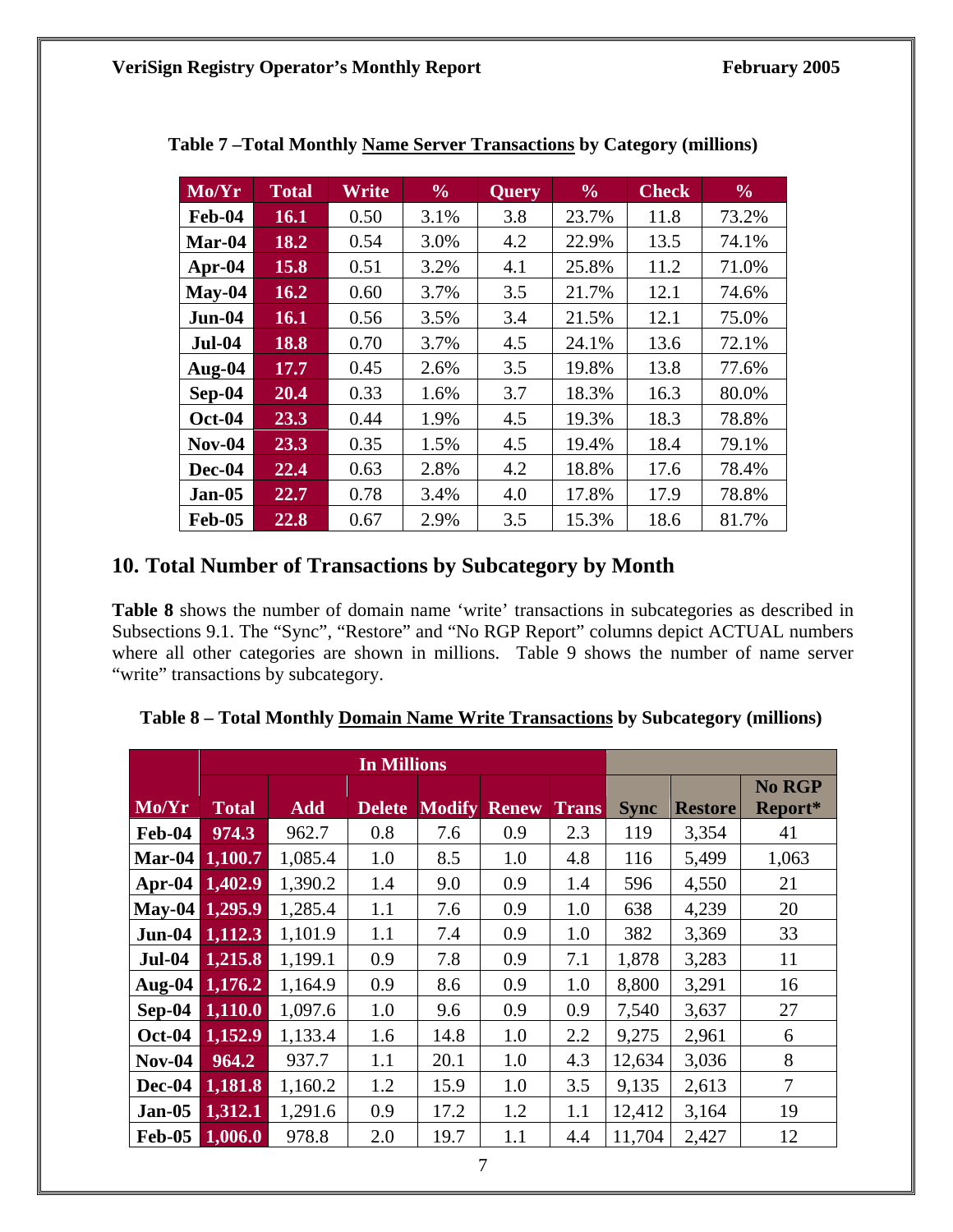#### **VeriSign Registry Operator's Monthly Report February 2005**

\* NOTE: The number in the "No RGP Report" column is calculated by taking the difference between the number of restore commands and the number of restore reports received in the month. This number may vary slightly from the actual number of restores for which no report was received for a given month because of timing between when the restore command was issued and when the report was received.

| Mo/Yr         | <b>Total</b> | <b>Add</b> | <b>Delete</b> | <b>Modify</b> |
|---------------|--------------|------------|---------------|---------------|
| Feb-04        | 0.50         | 0.42       | 0.04          | 0.04          |
| Mar-04        | 0.54         | 0.43       | 0.06          | 0.05          |
| Apr-04        | 0.51         | 0.42       | 0.04          | 0.05          |
| $May-04$      | 0.60         | 0.49       | 0.05          | 0.06          |
| .Jun-04       | 0.56         | 0.48       | 0.03          | 0.05          |
| <b>Jul-04</b> | 0.70         | 0.57       | 0.04          | 0.10          |
| Aug-04        | 0.45         | 0.34       | 0.05          | 0.07          |
| Sep-04        | 0.33         | 0.24       | 0.03          | 0.06          |
| <b>Oct-04</b> | 0.44         | 0.31       | 0.03          | 0.09          |
| <b>Nov-04</b> | 0.35         | 0.26       | 0.03          | 0.06          |
| Dec-04        | 0.63         | 0.42       | 0.05          | 0.17          |
| <b>Jan-05</b> | 0.78         | 0.49       | 0.03          | 0.25          |
| Feb-05        | 0.67         | 0.44       | 0.03          | 0.20          |

# **Table 9 – Total Monthly Name Server Write Transactions by Subcategory (millions)**

# **11. Average Daily Transaction Range (In Millions)**



#### **Figure 1 – Average Daily Transaction Range**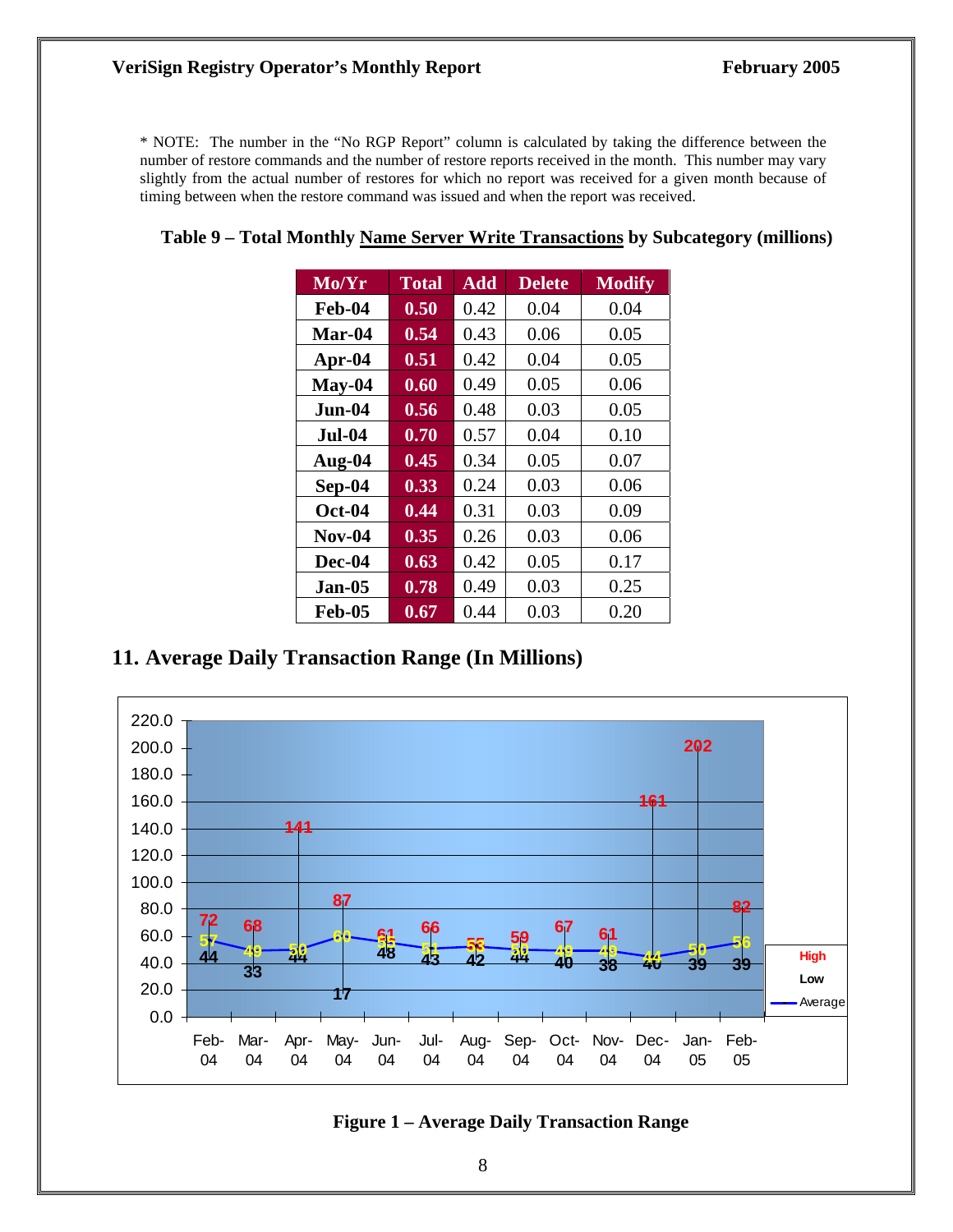# **12. TLD Geographical Registrations Distribution**

The VeriSign Registry does not have registrant contact information.

# **13. Deleted Names - Per Registrar**

This data will be provided under separate cover.

# **14. Restored Names - Per Registrar**

This data will be provided under separate cover.

# **15.Violations of Registrar Restore Report - Per Registrar**

This data is available through FTP site.

# **16. Other Information**

The following information in **Table 10** shows the trend of total monthly transactions (domain names and name servers) for the .com and .net TLDs.

| Mo/Yr         | <b>Total</b> | Write   | $\frac{6}{6}$ | <b>Query</b> | $\frac{0}{0}$ | <b>Check</b> | $\frac{0}{0}$ |
|---------------|--------------|---------|---------------|--------------|---------------|--------------|---------------|
| Feb-04        | 1,382.3      | 974.8   | 70.5%         | 56.6         | 4.1%          | 351.0        | 25.4%         |
| Mar-04        | 1,504.9      | 1,101.3 | 73.2%         | 60.0         | 4.0%          | 343.7        | 22.8%         |
| Apr- $04$     | 1,759.0      | 1,403.4 | 79.8%         | 67.8         | 4.8%          | 287.9        | 16.4%         |
| $May-04$      | 1,657.7      | 1,296.5 | 78.2%         | 64.7         | 3.9%          | 296.4        | 17.9%         |
| <b>Jun-04</b> | 1,475.1      | 1,112.8 | 75.4%         | 71.0         | 4.8%          | 291.2        | 19.7%         |
| <b>Jul-04</b> | 1,571.2      | 1,216.5 | 77.4%         | 66.7         | 4.2%          | 287.9        | 18.3%         |
| Aug-04        | 1,494.5      | 1,176.7 | 78.7%         | 70.0         | 4.7%          | 247.8        | 16.6%         |
| $Sep-04$      | 1,420.3      | 1,110.3 | 78.2%         | 72.7         | 5.1%          | 237.3        | 16.7%         |
| <b>Oct-04</b> | 1,476.7      | 1,153.4 | 78.1%         | 85.9         | 5.8%          | 237.4        | 16.1%         |
| $Nov-04$      | 1,291.5      | 964.6   | 74.7%         | 87.8         | 6.8%          | 239.2        | 18.5%         |
| Dec-04        | 1,517.3      | 1,182.4 | 77.9%         | 76.5         | 5.0%          | 258.5        | 17.0%         |
| $Jan-05$      | 1,682.6      | 1,312.9 | 78.0%         | 83.1         | 4.9%          | 286.7        | 17.0%         |
| <b>Feb-05</b> | 1,370.6      | 1,006.7 | 73.4%         | 84.5         | 6.2%          | 279.4        | 20.4%         |

**Table 10 – Total Monthly Transactions by Category** (In Millions)

Figure 2 displays the monthly growth trend in total Registry transactions (domain names and name servers) in millions for the .com and .net TLDs.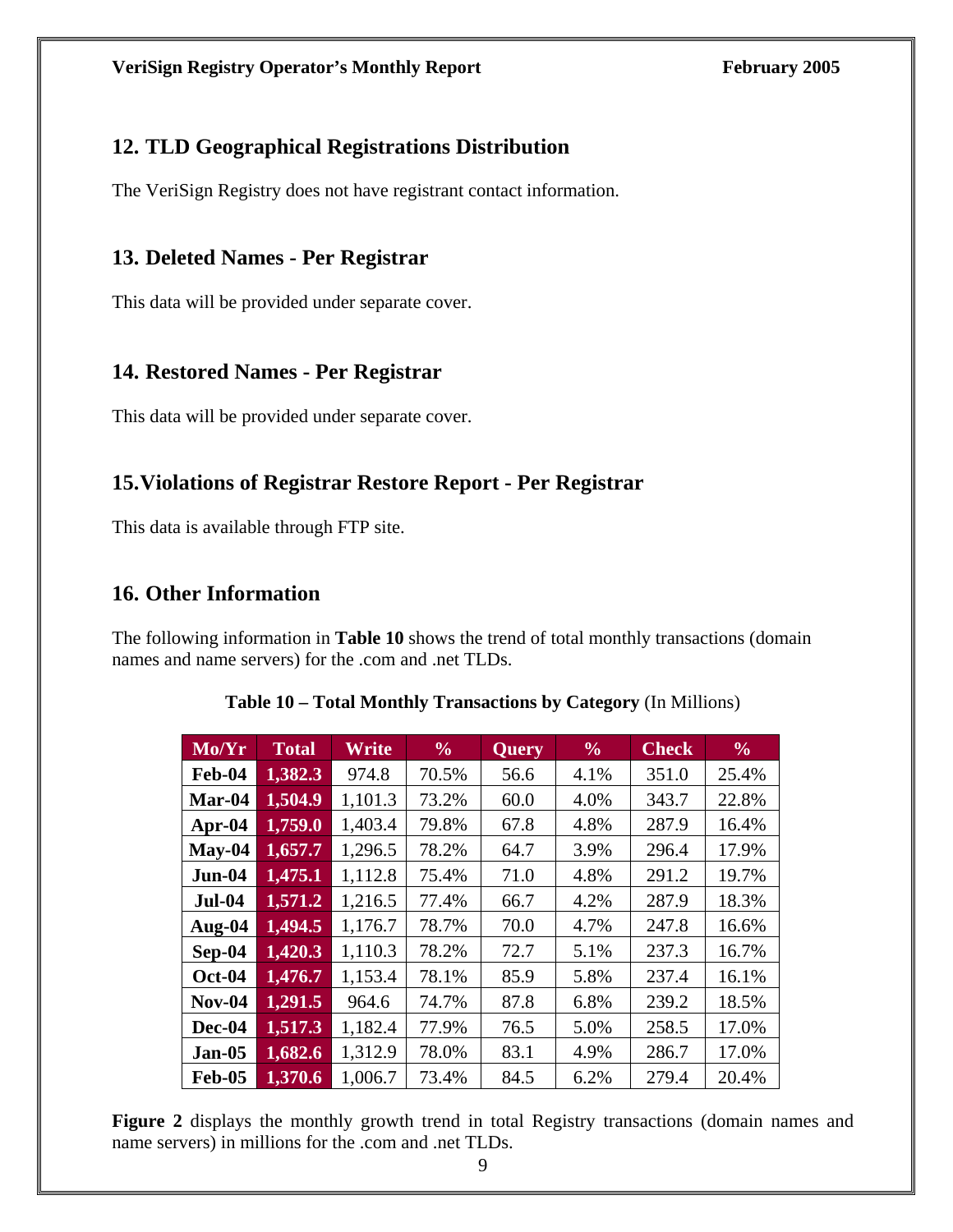

**Figure 2 – Total Transactions by Month (In millions)** 

**Figure 3** shows the percent of second-level domain names registered in each of the .com and .net gTLDs as of the end of the current reporting month.



 **Figure 3 – TLD Registrations Distribution February 28, 2005**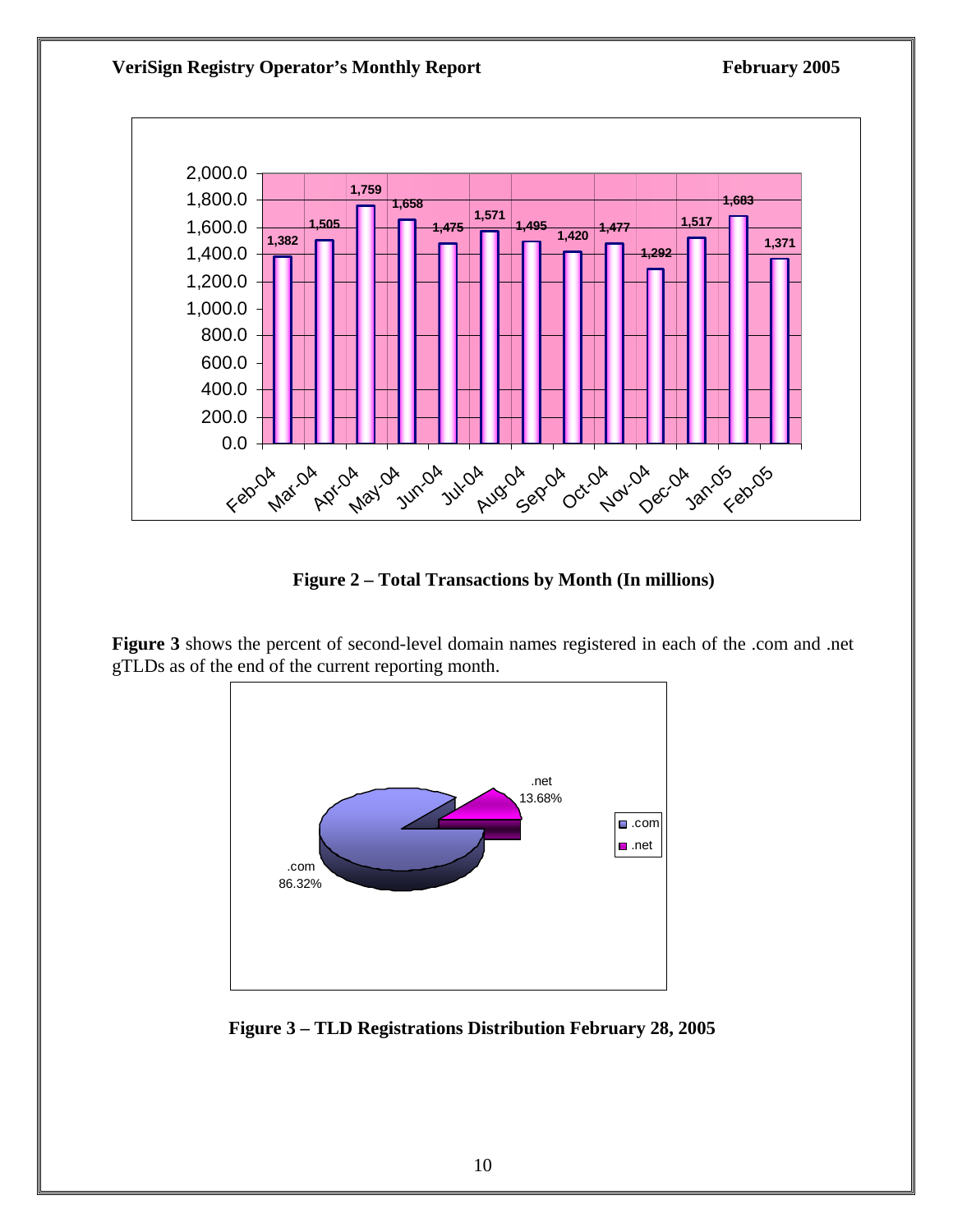

# **Comnetregistry**

| Total REGISTRATIONS in the VeriSign Registry Database and NAME SERVER |                  |                  |                 |                 |                 | <b>February 2005</b>    |                  | February 2005   |                 |                         |
|-----------------------------------------------------------------------|------------------|------------------|-----------------|-----------------|-----------------|-------------------------|------------------|-----------------|-----------------|-------------------------|
| <b>COUNT as of February 28, 2005</b>                                  |                  |                  |                 |                 |                 | <b>GROSS DELETES</b>    |                  |                 | <b>RESTORES</b> |                         |
|                                                                       |                  |                  | <b>Total</b>    | <b>Name</b>     |                 |                         |                  |                 |                 |                         |
| <b>IREGISTRAR</b>                                                     | <b>COM</b>       | <b>NET</b>       | <b>Names</b>    | <b>Servers</b>  | <b>COM</b>      | <b>NET</b>              | <b>Total</b>     | <b>COM</b>      | <b>NET</b>      | <b>Total</b>            |
| !!!! BB Bulk, Inc. dba My Name Now                                    | 1,969            | 220              | 2,189           |                 |                 | 5                       | 6                | $\Omega$        | $\Omega$        | $\mathbf 0$             |
| ! \$ ! Bid It Win It, Inc.                                            | 2,060            | 222              | 2,282           | 8               | $\overline{17}$ | $\overline{7}$          | 24               |                 | $\mathbf 0$     | $\mathbf 1$             |
| ! AlohaNIC LLC                                                        | 642              | $\overline{74}$  | 716             | 8               | $\Omega$        | $\overline{\mathsf{o}}$ | $\bf{0}$         | $\overline{0}$  | $\overline{0}$  | $\mathbf 0$             |
| !\$6.25 DOMAINS! Network, Inc. dba Esite.com                          | 971              | 132              | 1,103           | $\overline{16}$ | 234             | $\overline{31}$         | 265              | $\overline{0}$  | $\mathbf 0$     | $\mathbf 0$             |
| \$\$\$ Private Label Internet Service Kiosk, Inc. dba PLISK.c         | $\overline{514}$ | 52               | 566             | 3               | $\Omega$        | $\Omega$                | $\bf{0}$         | $\mathbf 0$     | $\mathbf 0$     | $\overline{\mathbf{0}}$ |
| 007Names, Inc.                                                        | 6,638            | 1,776            | 8,414           | 164             | 90              | 19                      | 109              |                 | 0               | $\mathbf 1$             |
| 1 Accredited Registrar                                                | 2,496            | 487              | 2,983           | 59              | 31              | $\overline{9}$          | 40               | $\mathbf 0$     | $\mathbf 0$     | $\bf{0}$                |
| Domain Names International, Inc. d/b/a 1dni.com                       | 3,980            | $\overline{575}$ | 4,555           | 172             | $\overline{12}$ | دى                      | 15               | $\mathbf 0$     | $\mathbf 0$     | $\bf{0}$                |
| 1 eNameCo.                                                            | 10,606           | 2,055            | 12,661          | 691             | 185             | 29                      | $\overline{214}$ | 13              | $\overline{0}$  | 13                      |
| 123 Easy Domain Names dba Signature Domains                           | 13,610           | 5,033            | 18,643          |                 | 104             | $\overline{20}$         | 124              | $\overline{2}$  | $\mathbf 0$     | $\mathbf{2}$            |
| 123 Registration, Inc.                                                | 3,769            | 810              | 4,579           | 448             | 35              | $\overline{7}$          | 42               | $\overline{0}$  | $\mathbf 0$     | $\bf{0}$                |
| 123domainrenewals, LLC                                                | 27               |                  | 27              | 160             |                 |                         | 0                | $\mathbf 0$     | $\Omega$        | $\bf{0}$                |
| 1800-website, LLC                                                     | 12               |                  | 12              | 0               | $\Omega$        |                         | 0                | $\mathbf 0$     | 0               | $\mathbf 0$             |
| 1-877NameBid.com LLC dba "1-877NameBid.com"                           | 441              | 51               | 492             | $\Omega$        | 193             | 22                      | 215              | $\mathbf 0$     | $\mathbf 0$     | $\bf{0}$                |
| 1stDomain.net, division of G+D International LLC                      | 6,530            | 1,525            | 8,055           | 1,430           | 114             | 24                      | 138              | $\overline{0}$  | $\mathbf 0$     | $\bf{0}$                |
| 3349608 Canada Inc. dba GetYourDotInfo.com Inc                        |                  |                  |                 |                 |                 |                         | $\bf{0}$         | $\overline{0}$  | $\mathbf 0$     | $\mathbf 0$             |
| 3597245 Canada Inc. dba Nic-Name Internet Service Corp                | 45               | $\overline{7}$   | 52              |                 |                 | $\overline{0}$          |                  | $\overline{0}$  | $\mathbf 0$     | $\bf{0}$                |
| 3684458 Canada, Inc. dba Quark.ca Internet Service Corp               | 45               | $\overline{11}$  | $\overline{56}$ |                 |                 | $\overline{0}$          |                  | $\overline{0}$  | $\mathbf 0$     | $\mathbf 0$             |
| 8068 Registrar, Inc.                                                  | 1,644            | 175              | 1,819           |                 |                 | $\overline{0}$          |                  | 0               | $\Omega$        | $\mathbf 0$             |
| 995discountdomains, LLC                                               |                  |                  |                 | $\Omega$        |                 |                         | $\bf{0}$         | $\mathbf 0$     | $\mathbf 0$     | $\overline{\mathbf{0}}$ |
| A Mountain Domains, Inc.                                              | 1,705            | 149              | 1,854           |                 |                 |                         |                  | $\mathbf 0$     | $\mathbf 0$     | $\overline{\mathbf{0}}$ |
| A Technology Company, Inc. d/b/a namesystem.com                       | 5,035            | 891              | 5,926           | 369             | 384             | $\overline{47}$         | 431              | $\mathbf 0$     | $\mathbf 1$     | $\mathbf{1}$            |
| A.W.B. Trading, Inc.                                                  | 1,713            | 195              | 1,908           | $\Omega$        |                 |                         | $\mathbf{2}$     | $\overline{0}$  | $\mathbf 0$     | $\mathbf 0$             |
| AAAQ.COM, Inc.                                                        | 140,115          | 23,211           | 163,326         | 7,340           | 3,303           | 633                     | 3,936            | $\overline{12}$ | $\overline{2}$  | 14                      |
| Abacus America, Inc. dba Names4Ever                                   | 239,851          | 37,745           | 277,596         | 8,815           | 3,026           | 510                     | 3,536            | 55              | $\overline{5}$  | 60                      |
| Abdomainations.ca Inc.                                                | 9                |                  |                 |                 |                 |                         | 0                | $\overline{0}$  | $\mathbf 0$     | $\bf{0}$                |
| About Domain Dot Com Solutions Pvt. Ltd.                              | 87               | 12               | 99              |                 |                 | $\overline{0}$          | $\mathbf{0}$     | $\overline{0}$  | $\mathbf 0$     | $\mathbf 0$             |
| ABR Products, Inc. dba Nitin Networks                                 | 27,763           | 5,378            | 33,141          | 1,518           | 692             | 97                      | 789              | $\overline{0}$  | $\mathbf 0$     | $\overline{\mathbf{0}}$ |
| Abu-Ghazaleh Intellectual Property dba Tagidomains.com                | 10 <sup>1</sup>  |                  | 11              |                 |                 | $\Omega$                | 0                | $\mathbf 0$     | $\mathbf 0$     | $\bf{0}$                |
| Ace of Domains, Inc                                                   | 544              | 69               | 613             |                 | 243             | 30                      | 273              | $\overline{0}$  | $\overline{0}$  | $\bf{0}$                |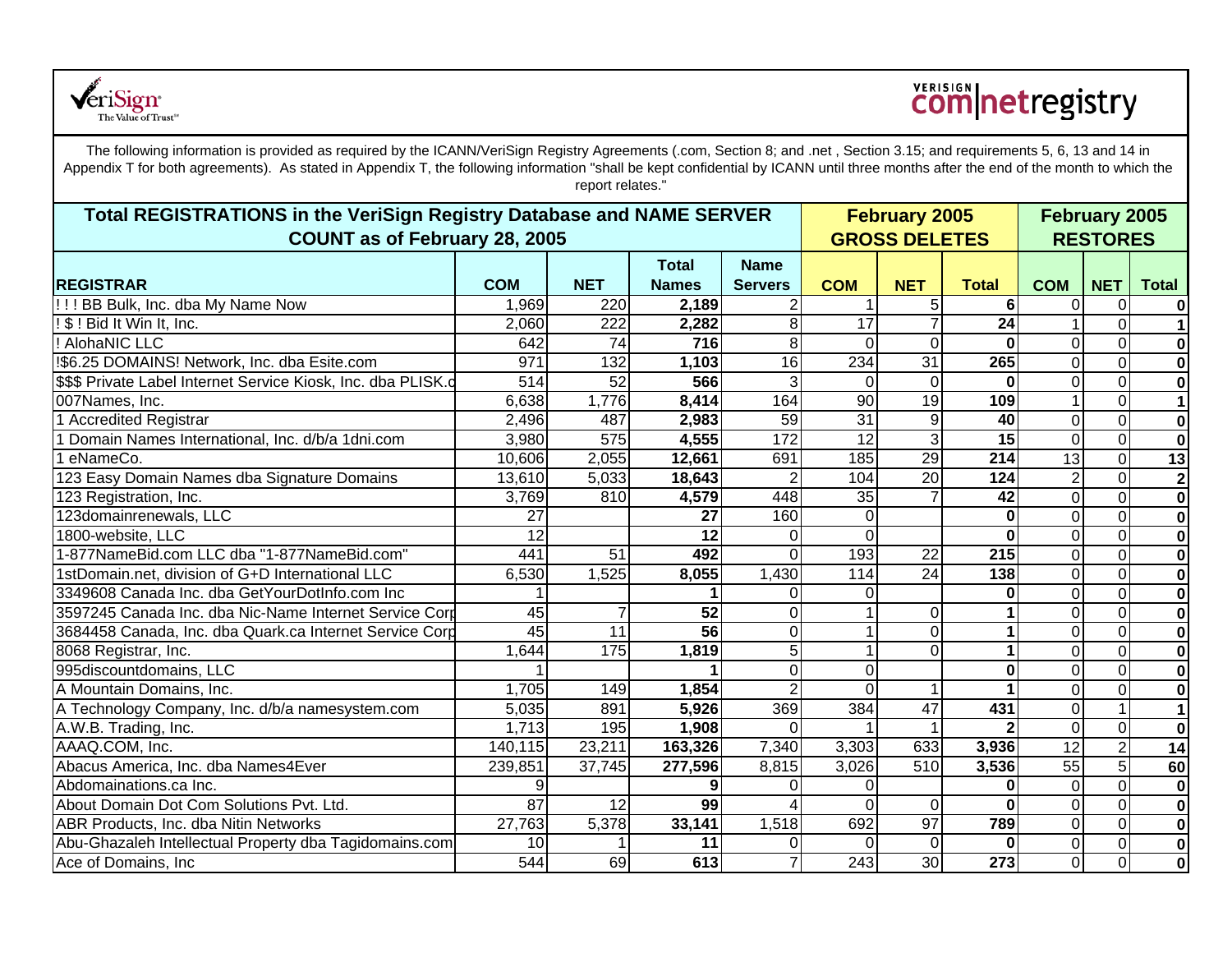| <b>Total REGISTRATIONS in the VeriSign Registry Database and NAME SERVER</b> |                 |                 |                  | <b>February 2005</b> | <b>February 2005</b> |                      |                 |                 |                 |                         |
|------------------------------------------------------------------------------|-----------------|-----------------|------------------|----------------------|----------------------|----------------------|-----------------|-----------------|-----------------|-------------------------|
| <b>COUNT as of February 28, 2005</b>                                         |                 |                 |                  |                      |                      | <b>GROSS DELETES</b> |                 |                 | <b>RESTORES</b> |                         |
|                                                                              |                 |                 | <b>Total</b>     | <b>Name</b>          |                      |                      |                 |                 |                 |                         |
| <b>REGISTRAR</b>                                                             | <b>COM</b>      | <b>NET</b>      | <b>Names</b>     | <b>Servers</b>       | <b>COM</b>           | <b>NET</b>           | <b>Total</b>    | <b>COM</b>      | <b>NET</b>      | <b>Total</b>            |
| Active 24 ASA                                                                | 47,336          | 9,354           | 56,690           | 445                  | 224                  | 56                   | 280             | $\mathbf 0$     | 0               | 0                       |
| <b>Address Creation</b>                                                      | 16,081          | 1,532           | 17,613           | 493                  | 98                   | 13                   | 111             |                 |                 | $\mathbf{2}$            |
| AdoptADomain.net, Inc.                                                       | 37              | 6               | 43               | $\Omega$             |                      | $\overline{0}$       | 3               | $\mathbf 0$     | 0               | $\bf{0}$                |
| Advantage Interactive Ltd                                                    | 10,229          | 1,884           | 12,113           | 126                  | 17                   | $\overline{0}$       | $\overline{17}$ | $\mathbf 0$     | $\overline{0}$  | $\mathbf 0$             |
| Affordable Computer Solutions, Inc. dba WWW.AFFORDA                          | 2,149           | 159             | 2,308            | $\overline{2}$       | 1,088                | 124                  | 1,212           | $\mathbf 0$     | $\overline{0}$  | $\mathbf 0$             |
| Aim High!, Inc. dba Get Yer Name!                                            | 886             | 116             | 1,002            | 12                   |                      | $\Omega$             |                 | $\pmb{0}$       | $\pmb{0}$       | $\bf{0}$                |
| Alices Registry, Inc.                                                        | 1,335           | 235             | 1,570            | 26                   | 211                  | $\overline{17}$      | 228             | $\pmb{0}$       | $\pmb{0}$       | $\boldsymbol{0}$        |
| All West Communications, Inc. d/b/a AW Registry                              | 16,687          | 2,733           | 19,420           | 1,799                | 659                  | 99                   | 758             | $\overline{5}$  | $\mathbf{1}$    | $\overline{6}$          |
| Alldomains.com Inc.                                                          | 84,026          | 12,823          | 96,849           | 4,697                | 859                  | 143                  | 1,002           | 49              | $6\phantom{1}$  | 55                      |
| AllGlobalNames S.A.                                                          | 6,395           | 1,627           | 8,022            | 147                  | 37                   | 6                    | 43              |                 | $\overline{0}$  | $\overline{1}$          |
| Allindomains, LLC                                                            | 12              |                 | 12               | $\Omega$             |                      |                      | $\mathbf{0}$    | $\overline{0}$  | $\mathbf 0$     | $\mathbf 0$             |
| America Online, Inc. dba AOL and/or CompuServe-AOL                           | 6,440           | 1,883           | 8,323            | 94                   |                      | $\overline{0}$       | $\mathbf{0}$    | $\Omega$        | $\mathbf 0$     | $\mathbf 0$             |
| Annulet, Inc                                                                 | 1,237           | 163             | 1,400            | 34                   |                      | $\overline{0}$       | 0               | $\mathbf 0$     | $\mathbf 0$     | $\bf{0}$                |
| ANO Regional Network Information Center dba RU                               | 1,137           | 358             | 1,495            | 346                  |                      | $\overline{2}$       | 3               | $\mathbf 0$     | $\mathbf 0$     | $\mathbf 0$             |
| Answerable, Inc.                                                             | $\overline{91}$ | $\overline{12}$ | 103              | $\Omega$             |                      | $\overline{0}$       | 1               | $\overline{0}$  | $\mathbf 0$     | $\overline{\mathbf{0}}$ |
| AO Domains, Incorporated                                                     | 1,629           | 201             | 1,830            |                      |                      | $\overline{2}$       | 3               | $\mathbf 0$     | $\mathbf 0$     | $\bf{0}$                |
| Arsys Internet, S.L. d/b/a NICLINE.COM                                       | 104,801         | 15,343          | 120,144          | 2,119                | 645                  | 103                  | 748             |                 | $\mathbf 0$     | $\mathbf 1$             |
| Asadal, Inc.                                                                 | 5,199           | 1,550           | 6,749            | 479                  |                      | $\Omega$             | $\mathbf{0}$    | $\overline{0}$  | $\mathbf 0$     | $\mathbf 0$             |
| Ascio Technologies, Inc.                                                     | 166,043         | 39,333          | 205,376          | 2,769                | 1,427                | 368                  | 1,795           | $\overline{27}$ | $\overline{c}$  | 29                      |
| <b>AtCom Technology LLC</b>                                                  | 17,964          | 2,795           | 20,759           | 997                  | 130                  | 45                   | 175             | $\overline{0}$  | $\mathbf 0$     | $\mathbf 0$             |
| Atomic Giant, Inc.                                                           |                 |                 |                  | $\Omega$             | <sup>0</sup>         |                      | $\bf{0}$        | $\overline{0}$  | $\overline{0}$  | $\bf{0}$                |
| AusRegistry Group Pty. Ltd.                                                  | 1,622           | 243             | 1,865            | 29                   | 248                  | 24                   | 272             | $\mathbf 0$     | $\Omega$        | $\bf{0}$                |
| AvailableDomains.ca Inc.                                                     | 12              |                 | 12               | 0                    |                      |                      | 0               | $\overline{0}$  | $\overline{0}$  | $\bf{0}$                |
| BackUp.ca Inc.                                                               |                 | $\overline{2}$  | 8                | $\Omega$             |                      | $\overline{0}$       | $\mathbf 0$     | $\overline{0}$  | $\overline{0}$  | $\bf{0}$                |
| BatDomains.com Inc.                                                          | 150             | $\overline{13}$ | $\overline{163}$ | $\Omega$             |                      | ω                    | 5               | $\mathbf 0$     | $\mathbf 0$     | $\bf{0}$                |
| <b>BB Online UK Ltd</b>                                                      | 9,192           | 1,705           | 10,897           | 463                  | 115                  | $\overline{21}$      | 136             |                 | $\mathbf 0$     | $\mathbf{1}$            |
| Beijing Innovative Linkage Technology Ltd. dba dns.com.c                     | 45,554          | 7,221           | 52,775           | 7,956                | 918                  | $\overline{34}$      | 952             | $\mathbf 0$     | $\mathbf 0$     | $\mathbf 0$             |
| BeMyDomain.net, Inc                                                          | 49              | Δ               | 53               |                      |                      | $\Omega$             | $\mathbf{2}$    | $\overline{0}$  | $\pmb{0}$       | $\bf{0}$                |
| Best Registration Services, Inc                                              | 7,202           | 789             | 7,991            | 284                  | 44                   | $\overline{18}$      | 62              | $\mathbf 0$     | $\pmb{0}$       | $\mathbf 0$             |
| Bizcn.com, Inc.                                                              | 142,816         | 28,559          | 171,375          | 2,140                | 3,263                | $\overline{727}$     | 3,990           |                 | $\mathbf 0$     | $\mathbf{1}$            |
| Blisternet, Incorporated                                                     | 1,435           | 158             | 1,593            |                      |                      |                      | 3               | $\overline{0}$  | $\mathbf 0$     | $\bf{0}$                |
| <b>Blue Razor Domains, Inc.</b>                                              | 47,986          | 5,960           | 53,946           | 772                  | 318                  | 58                   | 376             | $\mathbf 0$     | $\mathbf 0$     | $\bf{0}$                |
| Blueberry Hill Comm., Inc. dba 4Domains.com                                  | 17,007          | 2,087           | 19,094           | 390                  | 593                  | 15                   | 608             | $\overline{2}$  | $\mathbf 1$     | $\overline{\mathbf{3}}$ |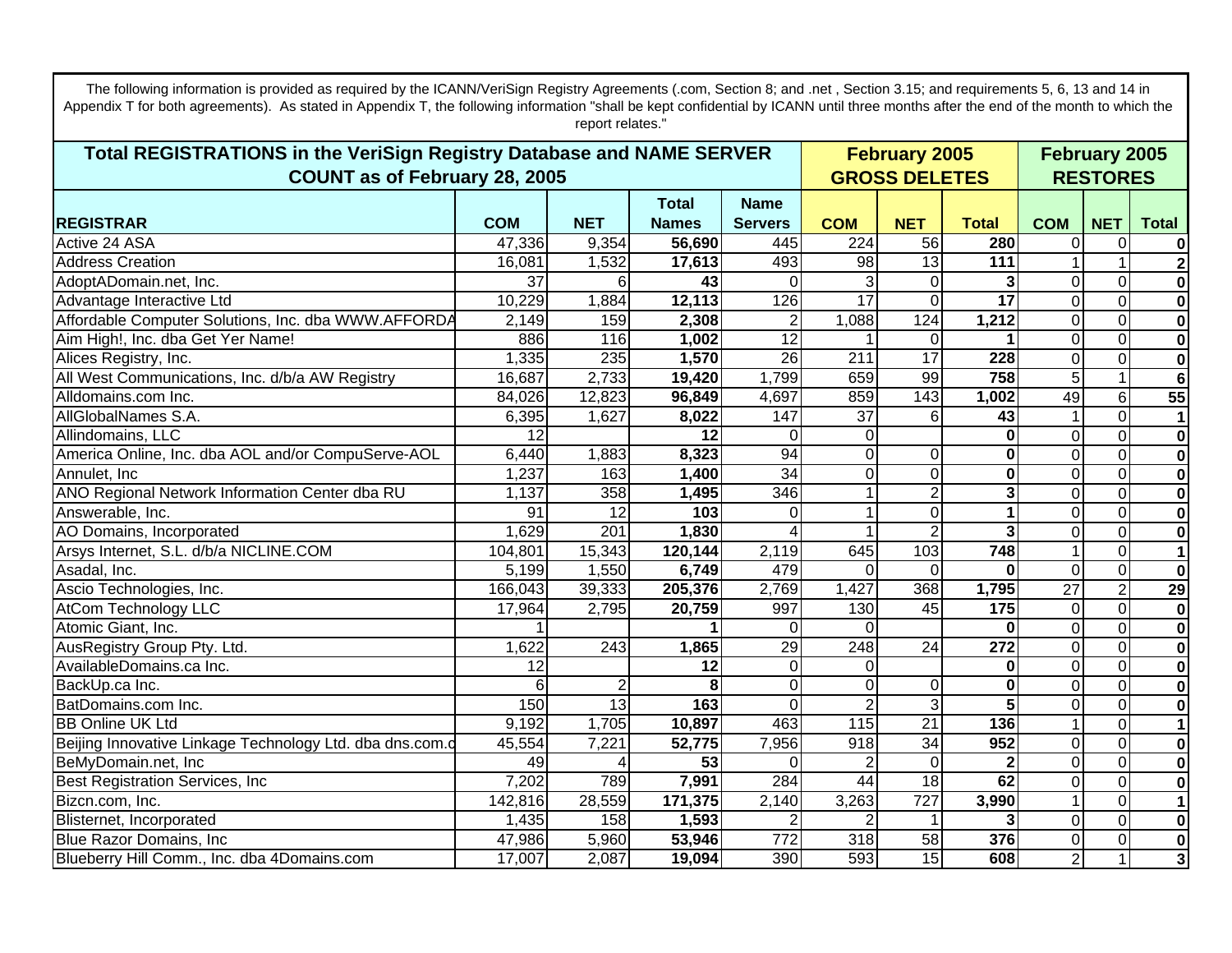| <b>Total REGISTRATIONS in the VeriSign Registry Database and NAME SERVER</b> |                 |             |                 |                 |                  | <b>February 2005</b> |                 |                 | <b>February 2005</b> |                          |
|------------------------------------------------------------------------------|-----------------|-------------|-----------------|-----------------|------------------|----------------------|-----------------|-----------------|----------------------|--------------------------|
| <b>COUNT as of February 28, 2005</b>                                         |                 |             |                 |                 |                  | <b>GROSS DELETES</b> |                 |                 | <b>RESTORES</b>      |                          |
|                                                                              |                 |             | <b>Total</b>    | <b>Name</b>     |                  |                      |                 |                 |                      |                          |
| <b>REGISTRAR</b>                                                             | <b>COM</b>      | <b>NET</b>  | <b>Names</b>    | <b>Servers</b>  | <b>COM</b>       | <b>NET</b>           | <b>Total</b>    | <b>COM</b>      | <b>NET</b>           | <b>Total</b>             |
| BookMyName SAS                                                               | 44,080          | 8,157       | 52,237          | 1,283           | 897              | 185                  | 1,082           |                 |                      | 5 <sub>l</sub>           |
| BP Holdings Group, Inc. dba IS.COM                                           | 176             | 26          | 202             |                 |                  | 3                    |                 | $\Omega$        | $\overline{0}$       | $\overline{\mathbf{o}}$  |
| Brandon Gray Internet Services, Inc. dba NameJuice.com                       | 69,226          | 11,000      | 80,226          | 1,330           |                  | 4                    |                 | $\Omega$        | $\overline{0}$       | $\overline{\mathbf{o}}$  |
| BulkRegister, LLC.                                                           | 1,019,591       | 144,169     | 1,163,760       | 41,647          | 11,020           | 1,843                | 12,863          | $\overline{72}$ | $\overline{2}$       | 74                       |
| Bumper Jumper, Inc.                                                          | 89              | 6           | 95              | $\Omega$        | $\Omega$         | 0                    | $\Omega$        | $\mathbf 0$     | $\overline{0}$       | $\mathbf{0}$             |
| <b>CADiware AG</b>                                                           | 1,985           | 471         | 2,456           | 146             | 295              | $\overline{34}$      | 329             | $\Omega$        | $\overline{0}$       | $\overline{\mathbf{0}}$  |
| Capital Networks Pty LTD                                                     | 23,864          | 3,719       | 27,583          | 2,879           | 386              | 74                   | 460             | $6\phantom{1}$  | $\mathbf 1$          | $\overline{7}$           |
| CAT, Inc. d/b/a Namezero.com                                                 | 18,828          | 2,749       | 21,577          | 566             | 434              | 54                   | 488             | 5               | $\overline{0}$       | $\overline{\mathbf{5}}$  |
| Catalog.com, Inc.                                                            | 30,417          | 3,232       | 33,649          | 309             | 781              | 79                   | 860             | $\overline{13}$ | $\overline{0}$       | $\overline{13}$          |
| Central Registrar, Inc. d/b/a DomainMonger.Com                               | 7,392           | 952         | 8,344           | 91              | $\frac{1}{335}$  | 39                   | 374             | $\overline{2}$  | $\overline{0}$       | $\overline{\mathbf{2}}$  |
| Colorado Names Domains, Inc.                                                 | 1,674           | 189         | 1,863           |                 |                  | $\overline{2}$       | 3               | $\mathbf 0$     | $\overline{0}$       | $\overline{\mathbf{0}}$  |
| Comitnet AB                                                                  | 8,743           | 1,011       | 9,754           |                 | 152              | 23                   | 175             | $\Omega$        | $\Omega$             | $\overline{\mathbf{0}}$  |
| <b>CommuniGal Communications Ltd</b>                                         | 34,993          | 9,206       | 44,199          | 2,029           | 769              | 193                  | 962             | $6 \mid$        | 1                    | $\overline{7}$           |
| Compana, LLC                                                                 | 276,893         | 41          | 276,934         | $\overline{28}$ | 392,500          | $\Omega$             | 392,500         |                 | $\overline{0}$       | $\overline{1}$           |
| Computer Services Langenbach GmbH dba joker.com                              | 371,990         | 83,745      | 455,735         | 31,015          | 9,705            | 1,910                | 11,615          | 19              | $\overline{1}$       | 20                       |
| ComputerDataNetworks dba shop4domain/netonedomains                           | 1,901           | 516         | 2,417           | 44              | 11               | $\mathbf{1}$         | $\overline{12}$ | $\overline{0}$  | $\overline{0}$       | $\bullet$                |
| Condomainium.com Inc.                                                        | 20              |             | 22              | $\Omega$        |                  | 0                    |                 | $\mathbf 0$     | $\overline{0}$       | $\mathbf{0}$             |
| CoolHosting.ca Inc.                                                          | $\overline{22}$ | 3           | $\overline{25}$ | $\Omega$        |                  |                      |                 | $\mathbf 0$     | $\overline{0}$       | $\mathbf{0}$             |
| <b>CORE</b> Internet Council of Registrars                                   | 217,465         | 47,231      | 264,696         | 14,842          | 1,913            | 501                  | 2,414           | $\overline{90}$ | 16                   | 106                      |
| Corporate Domains, Inc.                                                      | 5,023           | 1,628       | 6,651           | 571             |                  | $\overline{2}$       | 7               | $\mathbf 0$     | $\overline{0}$       | 0                        |
| Crazy8Domains.com Inc.                                                       | 13              |             | 13              |                 |                  |                      | $\mathbf 0$     | $\mathbf 0$     | $\overline{0}$       | 0                        |
| Critical Internet, Inc.                                                      | $\overline{32}$ | $\mathbf 1$ | 33              | $\Omega$        | $\Omega$         | $\mathbf 0$          | $\Omega$        | $\overline{0}$  | $\overline{0}$       | 0                        |
| Cronon AG Berlin, Niederlassung Regensburg                                   | 258,382         | 88,308      | 346,690         | 3,164           | 1,622            | 608                  | 2,230           |                 | $\overline{0}$       | $\vert$ 1                |
| CVO.ca, Inc.                                                                 | 286             | 40          | 326             | $\Omega$        |                  | 0                    |                 | $\Omega$        | $\overline{0}$       | $\mathbf{0}$             |
| Cydentity, Inc. d/b/a Cypack.com                                             | 28,878          | 4,576       | 33,454          | 873             | 407              | 105                  | 512             |                 | $\overline{0}$       | $\overline{\phantom{0}}$ |
| Dagnabit, Incorporated                                                       | 1,423           | 165         | 1,588           |                 |                  | 6                    | 9               | $\Omega$        | $\overline{0}$       | $\mathbf{0}$             |
| Deutsche Telekom AG                                                          | 46,743          | 12,066      | 58,809          | 965             | $\overline{317}$ | $\overline{91}$      | 408             | 5               |                      | $\bullet$                |
| Direct Information Pvt. Ltd., dba Directl.com                                | 261,202         | 43,393      | 304,595         | 90,319          | 3,819            | 591                  | 4,410           | $\overline{2}$  | $\overline{0}$       | $\overline{\mathbf{2}}$  |
| <b>DNS NET Internet Service GmbH</b>                                         | 1,573           | 339         | 1,912           | 52              |                  | 4                    |                 | $\mathbf 0$     | $\overline{0}$       | $\overline{\mathbf{o}}$  |
| Dodora Unified Communications, Inc.                                          | 8,830           | 1,528       | 10,358          | 1,874           | 970              | 176                  | 1,146           | 16              | $\vert 4 \vert$      | 20                       |
| Domain Bank, Inc.                                                            | 132,979         | 18,497      | 151,476         | 3,376           | 2,001            | 460                  | 2,461           | 50              | $\mathbf{1}$         | 51                       |
| Domain Contender, LLC                                                        | 119,062         | 20,102      | 139,164         | 13              |                  |                      | $\mathbf 3$     | $\overline{0}$  | $\overline{0}$       | 0                        |
| Domain Monkeys, LLC                                                          | 1,879           | 187         | 2,066           | $\overline{41}$ | 35               | 1                    | 36              | 1               | $\overline{0}$       | $\overline{1}$           |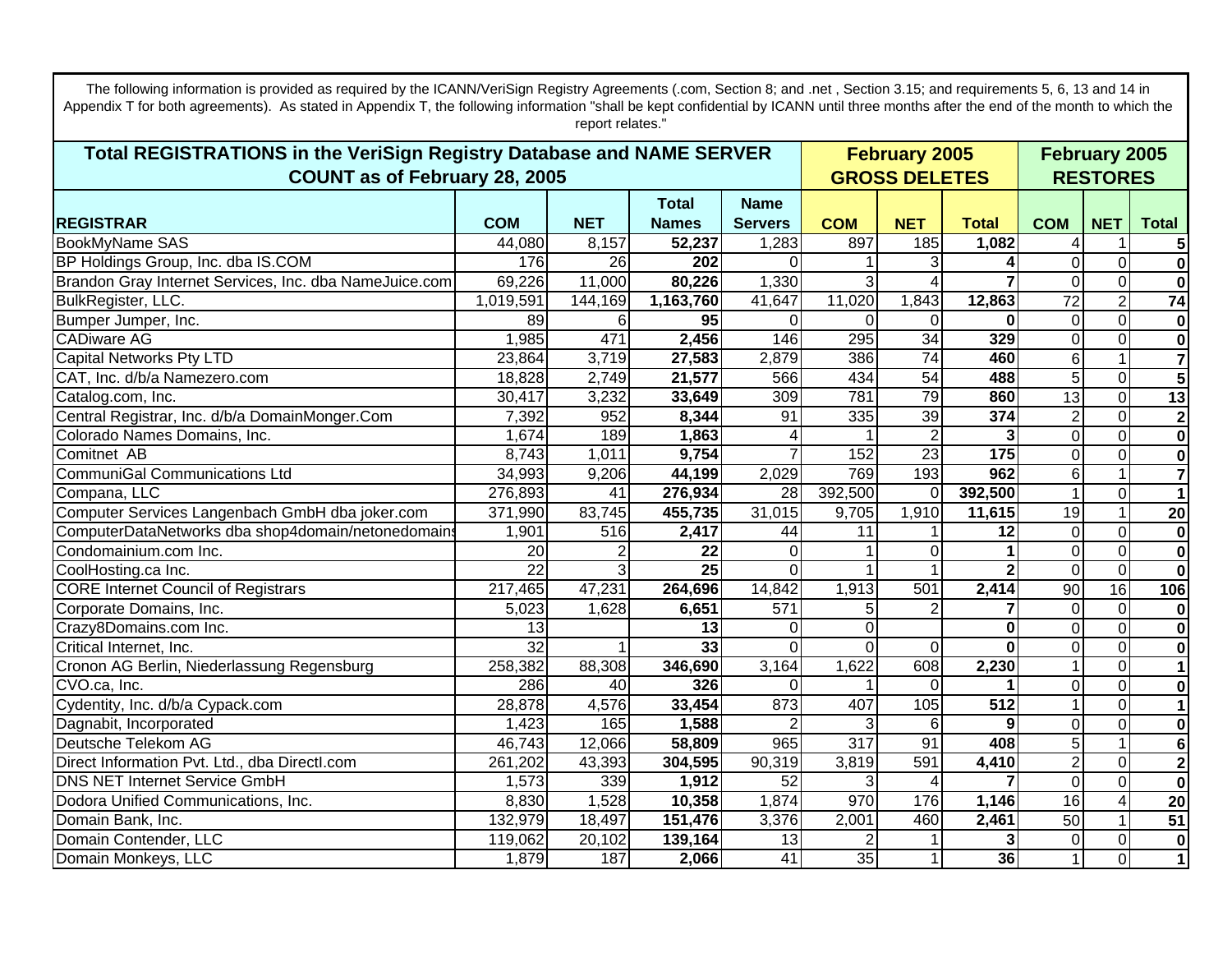**REGISTRAR COM NETTotal NamesName Servers COM NET Total COM NET Total February 2005 GROSS DELETESTotal REGISTRATIONS in the VeriSign Registry Database and NAME SERVER COUNT as of February 28, 2005 February 2005 RESTORES**Appendix T for both agreements). As stated in Appendix T, the following information "shall be kept confidential by ICANN until three months after the end of the month to which the report relates." Domain Name Sales Corp. 135,407 9,103 **144,510** 89 570,118 6,330 **576,448** 0 0 **0**Domain Registration Services 24,117 3,544 **27,661** 2,183 233 29 **262** 18 1 **19** Domain Systems, Inc. 520 86 **606** 18 238 27 **265** 0 0 **0**Domain The Net Technologies (2) 902 128 **1,030** 8 249 42 **291** 0 0 **0**Domain The Net Technologies Ltd. 2,597 237 **2,834** 51 17 2 **19** 0 0 **0**DomainAllies.com, Inc. 238 23 **261** 49 4 3 **7** 0 0 **0**DomainAuthority.ca Inc. 18 4 **22** 0 00 **0** 0 0 **0**DomainBuzz.ca, Inc. 57 3 **60** 0 20 **2**21 01 0 **0**DomainCentral.ca Inc. 7 1**8**8101010 **0** 0 0**0**DomainCentre.ca, Inc. 270 38 **308** 0 40 **4**41010 **0**DomainDiscover 482,559 99,686 **582,245** 0 3,721 689 **4,410** 7 1 **8**Domainducks, Inc. d/b/a Personalnames.com 5,524 668 **6,192** 9,805 144 11 **155** 0 0 **0**Domaineered.ca Inc. 5 **6**6 49 0 0 **0** 0 0**0**Domainestic.com Inc 1 **1** 0 0 **0** 0 0**0**DomainEvent.ca, Inc. 38 1 **39** 0 11 **2** 0 0**0**Domainiac.ca Inc. 9**9** 0 0 **0** 0 0**0**Domaininfo AB d/b/a domaininfo.com 21,520 5,303 **26,823** 0 111 24 **135** 7 0 **7**Domain-it, Inc. 4,620 655 **5,275** 4,508 14 0 **14** 0 0 **0DomainLuminary.ca Inc.** 2 **2** 0 0 **0** 0 0**0**DomainMall.ca Inc 3 **3**31 01 0 **0** 0 0**0I** DomainMania.ca Inc 3 **3**31 01 0 **0** 0 0**0**DomainMarketPlace.ca Inc 272 37 7**| 309|** 2| 2| 0 **2** 0 0**0**DomainName, Inc. 8,181 1,340 **9,521** 32 434 54 **488** 2 0 **2**DomainNetwork.ca Inc. 17 22**1 191 01 01 0 0** 0 0**0Domainnovations, Incorporated 1,490** 1,490 1,638 3 3 3 **6** 0 0**0**Domainos.ca Inc. 6**6** 0 0 **0** 0 0**0**DomainParadise.ca Inc. 4 2**6**6 0 0 0 **0** 0 0**0**DomainPeople, Inc. 126,072 17,273 **143,345** 12,239 1,983 340 **2,323** 8 0 **8**DomainPlaza.ca Inc. 273 311 **304 4 2 1 3** 0 0**0**DomainPro, Inc. 814 87 **901** 0 207 25 **232** 0 0 **0**DomainProcessor.com 3,923 633 **4,556** 118 42 9 **51** 0 0 **0**DomainRegistry.com, Inc. 8,301 1,099 **9,400** 478 406 44 **450** 8 0 **8**Domainreign.ca Inc. 12 **12** 0 0 **0** 0 0**0**

The following information is provided as required by the ICANN/VeriSign Registry Agreements (.com, Section 8; and .net , Section 3.15; and requirements 5, 6, 13 and 14 in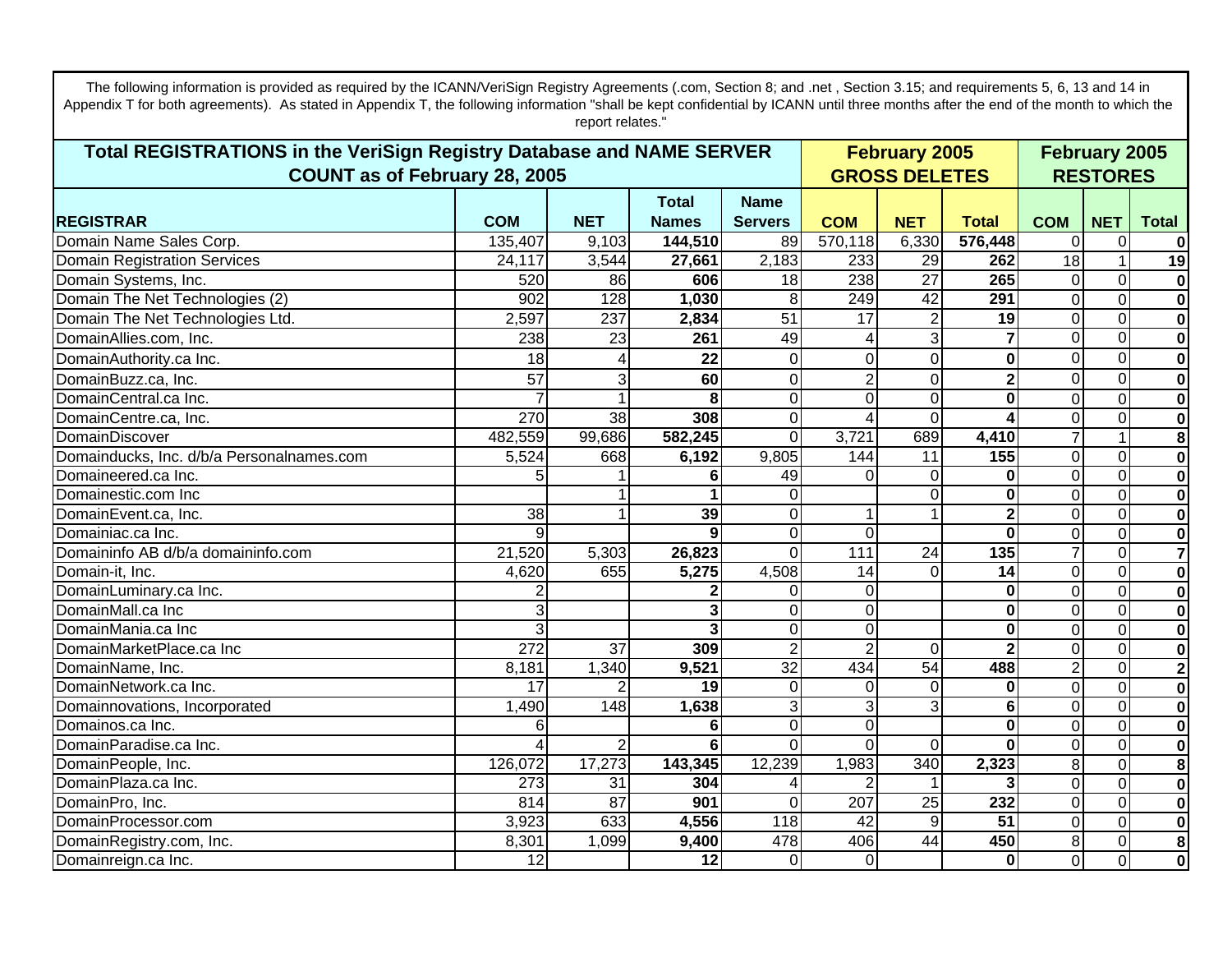| Total REGISTRATIONS in the VeriSign Registry Database and NAME SERVER |                  |                     |                  |                     |                 | <b>February 2005</b> |                         | <b>February 2005</b> |                 |                         |
|-----------------------------------------------------------------------|------------------|---------------------|------------------|---------------------|-----------------|----------------------|-------------------------|----------------------|-----------------|-------------------------|
| <b>COUNT as of February 28, 2005</b>                                  |                  |                     |                  |                     |                 | <b>GROSS DELETES</b> |                         |                      | <b>RESTORES</b> |                         |
|                                                                       |                  |                     | <b>Total</b>     | <b>Name</b>         |                 |                      |                         |                      |                 |                         |
| <b>REGISTRAR</b>                                                      | <b>COM</b>       | <b>NET</b>          | <b>Names</b>     | <b>Servers</b>      | <b>COM</b>      | <b>NET</b>           | <b>Total</b>            | <b>COM</b>           | <b>NET</b>      | <b>Total</b>            |
| Domains2be.com Inc.                                                   | $\overline{307}$ | 48                  | 355              |                     |                 | $\Omega$             |                         | $\Omega$             | $\mathbf 0$     | $\mathbf 0$             |
| Domains2go.ca Inc (1)                                                 | 13               |                     | $\overline{17}$  | $\Omega$            | $\Omega$        | $\Omega$             | $\bf{0}$                | $\Omega$             | $\Omega$        | $\mathbf 0$             |
| Domains4u.ca Inc.                                                     |                  | $\overline{2}$      | 6                | $\Omega$            | $\Omega$        | $\overline{0}$       | $\mathbf 0$             | $\Omega$             | $\Omega$        | $\mathbf 0$             |
| Domainscape.ca Inc                                                    | 247              | $\overline{34}$     | 281              | $\overline{2}$      |                 | $\overline{0}$       | 1                       | $\Omega$             | $\overline{0}$  | $\mathbf 0$             |
| DomainsCostLess.ca Inc.                                               | 299              | 43                  | 342              | $\overline{0}$      | 3               | $\overline{0}$       | $\overline{\mathbf{3}}$ | $\overline{0}$       | $\mathbf 0$     | $\mathbf 0$             |
| DomainsFirst.ca Inc.                                                  | $\overline{2}$   | 1                   | 3                | $\Omega$            | $\overline{O}$  | $\overline{0}$       | $\mathbf 0$             | $\overline{0}$       | $\mathbf 0$     | $\mathbf 0$             |
| DomainsForMe.ca Inc.                                                  | $\overline{41}$  | 4                   | 45               | $\overline{0}$      | $\Omega$        | $\overline{0}$       | $\mathbf 0$             | $\overline{0}$       | $\mathbf 0$     | $\mathbf 0$             |
| Domainstream.ca Inc.                                                  | 3                |                     | 3                | $\overline{0}$      | $\Omega$        |                      | $\mathbf 0$             | $\Omega$             | $\mathbf 0$     | $\mathbf 0$             |
| DomainStreet.ca Inc.                                                  | $\overline{2}$   | $\overline{2}$      | 4                | $\Omega$            | $\Omega$        | $\overline{0}$       | $\mathbf{0}$            | $\Omega$             | $\overline{0}$  | $\mathbf 0$             |
| DomainUtopia.ca Inc.                                                  | $\overline{7}$   | $\overline{2}$      | 9                | $\overline{0}$      | $\Omega$        | $\overline{0}$       | $\mathbf 0$             | $\Omega$             | $\mathbf 0$     | $\mathbf 0$             |
| Domainventures.ca Inc                                                 | 9                | 3                   | $\overline{12}$  | $\overline{0}$      | $\Omega$        | $\overline{0}$       | $\mathbf{0}$            | $\Omega$             | $\mathbf{0}$    | $\mathbf 0$             |
| Domainz Limited                                                       | 721              | 76                  | 797              | $\overline{2}$      | 247             | 36                   | 283                     | $\Omega$             | $\mathbf{0}$    | $\mathbf 0$             |
| DomainZoo.com, Inc.                                                   | 6,417            | 1,245               | 7,662            | 245                 | 51              | 11                   | 62                      |                      | $\mathbf{0}$    | $\overline{\mathbf{4}}$ |
| DomReg Ltd.                                                           | 31,441           | 6                   | 31,447           | 33                  | $\overline{31}$ | $\overline{0}$       | $\overline{31}$         | $\Omega$             | $\mathbf 0$     | $\mathbf 0$             |
| Domus Enterprises LLC dba DOMUS                                       | 581              | 42                  | 623              | $\Omega$            |                 | $\Omega$             |                         | $\Omega$             | $\mathbf 0$     | $\mathbf 0$             |
| DotForce Corp. d/b/a DotForce.com                                     | 2,900            | 502                 | 3,402            | 28                  | 292             | $\overline{32}$      | 324                     | $\Omega$             | $\mathbf 0$     | $\mathbf 0$             |
| Dotster, Inc.                                                         | 557,514          | 90,864              | 648,378          | $\overline{49,}140$ | 6,278           | 1,226                | 7,504                   | 52                   | $\overline{4}$  | 56                      |
| Dropoutlet, Incorporated                                              | 1,417            | 157                 | 1,574            |                     | $\Omega$        | 3                    | 3                       | $\Omega$             | $\overline{0}$  | $\mathbf 0$             |
| Eastern Communications Co., Ltd.                                      | 2,867            | 269                 | 3,136            | 200                 | 43              | 4                    | 47                      | $\Omega$             | $\Omega$        | $\mathbf 0$             |
| easyDNS Technologies, Inc.                                            | 25,438           | 4,364               | 29,802           | 1,179               | 303             | 43                   | 346                     | $\overline{2}$       | $\mathbf 0$     | $\mathbf{2}$            |
| Easyspace LTD                                                         | 119,334          | 19,444              | 138,778          | 3,689               |                 | 4                    | 7                       | $\Omega$             | $\overline{0}$  | $\mathbf 0$             |
| eBrandSecure, LLC                                                     | 1,263            | 424                 | 1,687            | 55                  | $\Omega$        | $\Omega$             | $\mathbf 0$             | $\Omega$             | $\overline{0}$  | $\mathbf 0$             |
| eMarkmonitor Inc. dba Markmonitor                                     | 53,518           | $\overline{12,772}$ | 66,290           |                     | $\overline{89}$ | 52                   | 141                     | $\Omega$             | $\mathbf{0}$    | $\mathbf 0$             |
| Emily Names Domains, Inc.                                             | 1,590            | 190                 | 1,780            | 1,131               | $\Omega$        |                      |                         | $\Omega$             | $\overline{0}$  | $\mathbf 0$             |
| EnCirca Inc                                                           | 1,558            | 244                 | 1,802            | $\Omega$            | 208             | 34                   | 242                     | $\Omega$             | $\mathbf 0$     | $\mathbf 0$             |
| Enetica PTY Ltd                                                       | 10,633           | 1,396               | 12,029           | 50                  | 212             | $\overline{23}$      | 235                     | $\Omega$             | $\mathbf 0$     | $\mathbf 0$             |
| Enetregistry, Inc                                                     | 167              | $\overline{37}$     | $\overline{204}$ | 472                 | $\Omega$        | $\Omega$             | $\bf{0}$                | $\Omega$             | $\mathbf 0$     | $\mathbf 0$             |
| eNom, Inc.                                                            | 2,787,409        | 476,979             | 3,264,388        | 23                  | 35,690          | 7,193                | 42,883                  | $\overline{28}$      | $\overline{4}$  | 32                      |
| eNombre Corporation                                                   | 1,495            | 180                 | 1,675            | 180,781             |                 | 2                    | 6                       | $\Omega$             | $\mathbf{O}$    | $\mathbf 0$             |
| EnterTheDomain.com                                                    | 32               | 12                  | 44               | $6 \mid$            | 12              | $\Omega$             | $\overline{12}$         | $\Omega$             | $\overline{0}$  | $\mathbf 0$             |
| Entorno Digital, S.A.                                                 | 57               | 15                  | $\overline{72}$  | $\overline{0}$      | $\Omega$        | $\overline{0}$       | $\bf{0}$                | $\overline{0}$       | $\mathbf 0$     | $\mathbf 0$             |
| <b>EPAG DOMAINSERVICES GmbH</b>                                       | 8,855            | 2,669               | 11,524           | $\Omega$            | 106             | 36                   | $\frac{1}{142}$         | $\mathbf{1}$         | $\mathbf 0$     | $\mathbf{1}$            |
| Esoftwiz, Inc.                                                        | 1,482            | 302                 | 1,784            | 441                 | 101             | 19                   | 120                     | $\Omega$             | $\mathbf{O}$    | $\mathbf 0$             |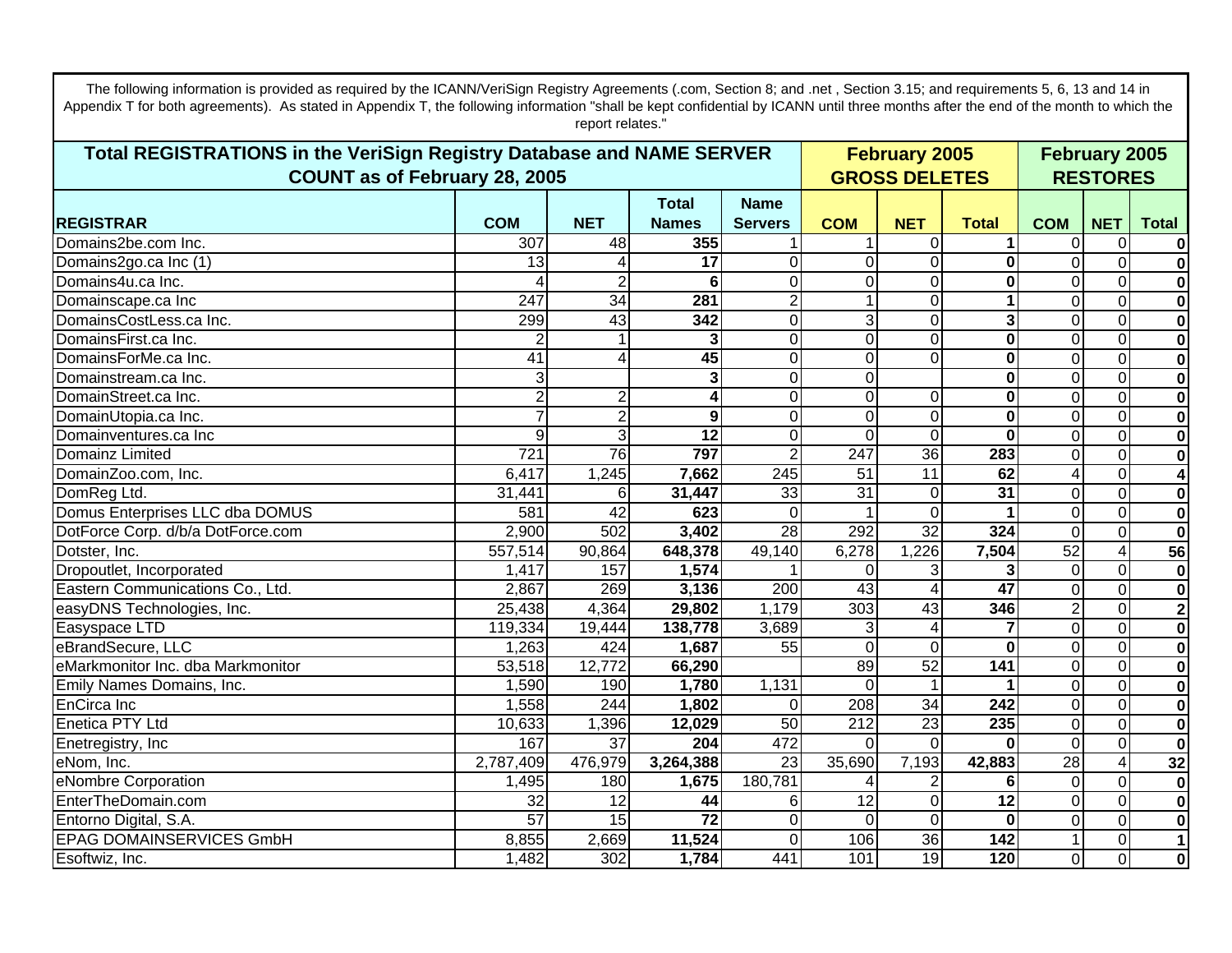| <b>Total REGISTRATIONS in the VeriSign Registry Database and NAME SERVER</b><br><b>COUNT as of February 28, 2005</b> |                 |            |                              |                               |                  | <b>February 2005</b><br><b>GROSS DELETES</b> |                  |                 | <b>February 2005</b><br><b>RESTORES</b> |                         |
|----------------------------------------------------------------------------------------------------------------------|-----------------|------------|------------------------------|-------------------------------|------------------|----------------------------------------------|------------------|-----------------|-----------------------------------------|-------------------------|
| <b>REGISTRAR</b>                                                                                                     | <b>COM</b>      | <b>NET</b> | <b>Total</b><br><b>Names</b> | <b>Name</b><br><b>Servers</b> | <b>COM</b>       | <b>NET</b>                                   | <b>Total</b>     | <b>COM</b>      | <b>NET</b>                              | <b>Total</b>            |
| <b>Extra Threads Corporation</b>                                                                                     | 1,575           | 185        | 1,760                        | 17                            |                  |                                              | $\mathbf{2}$     | 0               | $\mathbf 0$                             | $\mathbf 0$             |
| ExtremeDomains.ca, Inc.                                                                                              | 293             | 32         | 325                          | 10                            |                  | $\Omega$                                     | $\mathbf{2}$     | $\Omega$        | $\overline{0}$                          | $\bf{0}$                |
| FabDomains.ca Inc                                                                                                    | 11              |            | 11                           | $\overline{2}$                | $\Omega$         |                                              | 0                | $\Omega$        | $\overline{0}$                          | $\bf{0}$                |
| Fabulous.com Pty Ltd.                                                                                                | 476,924         | 7,283      | 484,207                      | $\Omega$                      | 2,694            | 20                                           | 2,714            | 0               | $\overline{0}$                          | $\boldsymbol{0}$        |
| Fat Firm, Inc.                                                                                                       | 36              | 4          | 40                           | 5,381                         | ΩI               | $\overline{0}$                               | 0                | $\Omega$        | $\overline{0}$                          | $\overline{\mathbf{0}}$ |
| Fiducia LLC, Latvijas Parstavnieciba                                                                                 | 1,500           | 106        | 1,606                        | $\Omega$                      | 187              | $\overline{23}$                              | $\overline{210}$ | $\Omega$        | $\overline{0}$                          | $\overline{\mathbf{0}}$ |
| Fireman.Org Fund dba Fireman.Org                                                                                     | 474             | 60         | 534                          | $\overline{2}$                | 190              | $\overline{21}$                              | $\overline{211}$ | $\Omega$        | $\overline{0}$                          | $\overline{\mathbf{0}}$ |
| Firstserver, Inc.                                                                                                    | 7,095           | 1,293      | 8,388                        | $\Omega$                      | 40               |                                              | 47               |                 | $\mathbf{1}$                            | $\overline{\mathbf{5}}$ |
| Fortune Internet, Inc.                                                                                               | 124             | 15         | 139                          | 603                           | $\Omega$         | 0                                            | 0                | $\Omega$        | $\overline{0}$                          | $\overline{\mathbf{0}}$ |
| freenet Cityline GmbH                                                                                                | 440             | 186        | 626                          | <sup>0</sup>                  | 3                |                                              |                  | $\Omega$        | $\overline{\mathsf{o}}$                 | $\overline{\mathbf{0}}$ |
| Fushi Tarazu, Incorporated                                                                                           | 1,373           | 149        | 1,522                        | 20                            | 3                | $\overline{2}$                               | 5                | $\Omega$        | $\overline{0}$                          | $\overline{\mathbf{0}}$ |
| Future Media Network K.K.                                                                                            | 1,531           | 242        | 1,773                        | $\Omega$                      |                  | $\overline{0}$                               |                  |                 | $\overline{0}$                          | $\mathbf{1}$            |
| Gabia, Inc.                                                                                                          | 106,108         | 33,696     | 139,804                      | 14                            | 2,914            | 1,010                                        | 3,924            | $\overline{18}$ | 3                                       | $\overline{21}$         |
| Gabia, Inc. (2)                                                                                                      | 445             | 55         | 500                          | 16,427                        | 288              | $\overline{53}$                              | 341              | $\Omega$        | $\overline{0}$                          | $\overline{\mathbf{0}}$ |
| <b>GANDI</b>                                                                                                         | 276,909         | 66,039     | 342,948                      |                               | 4,538            | 1,072                                        | 5,610            |                 | $\overline{0}$                          | $\overline{1}$          |
| Get SLD, Inc.                                                                                                        | 1,523           | 189        | 1,712                        | 31,224                        | $\Omega$         |                                              |                  | $\Omega$        | $\overline{0}$                          | $\overline{\mathbf{0}}$ |
| GetYourDotCom.com Inc.                                                                                               |                 |            |                              |                               |                  |                                              |                  | $\Omega$        | $\Omega$                                | $\overline{\mathbf{0}}$ |
| GKG.Net, Inc.                                                                                                        | 105,090         | 18,762     | 123,852                      | 0                             | 1,648            | 314                                          | 1,962            | 5               | $\mathbf{0}$                            | $\overline{\mathbf{5}}$ |
| Global Media Online, Inc                                                                                             | 172, 512        | 36,748     | 209,260                      | 14,509                        | 1,581            | 328                                          | 1,909            | 18              | $\overline{\mathbf{4}}$                 | $\overline{22}$         |
| Globedom Datenkommunikations GmbH                                                                                    | 6,499           | 1,814      | 8,313                        | 31,782                        | 128              | $\overline{28}$                              | 156              | $\Omega$        | $\mathbf{1}$                            | $\overline{1}$          |
| Go Daddy Software, Inc.                                                                                              | 4,693,276       | 637,393    | 5,330,669                    | 747                           | 56,764           | 8,022                                        | 64,786           | 197             | $\overline{25}$                         | 222                     |
| GoNames.ca Inc.                                                                                                      | 41              | 8          | 49                           | 201,124                       |                  | 0                                            | $\mathbf{2}$     | $\Omega$        | $\overline{0}$                          | $\mathbf 0$             |
| GotNames.ca Inc.                                                                                                     | 264             | 36         | 300                          | $\Omega$                      | $\Omega$         | $\overline{0}$                               | 0                | $\Omega$        | $\mathbf{0}$                            | $\mathbf 0$             |
| Gunga Galunga, Incorporated                                                                                          | 1,476           | 159        | 1,635                        | $\overline{2}$                |                  | $\overline{2}$                               |                  | $\Omega$        | $\mathbf{0}$                            | $\mathbf 0$             |
| H. J. Linnen Associates Ltd.                                                                                         | 656             | 68         | 724                          | $\overline{0}$                | 249              | $\overline{28}$                              | $\overline{277}$ | $\Omega$        | $\mathbf 0$                             | $\bf{0}$                |
| HANGANG Systems, Inc. d/b/a doregi.com                                                                               | 29,929          | 8,431      | 38,360                       |                               | 659              | 181                                          | 840              | 6               | $\overline{0}$                          | $6\phantom{1}6$         |
| HiChina Web Solutions (Hong Kong) Limited                                                                            | 90,554          | 12,906     | 103,460                      | 8,215                         | 1,874            | 201                                          | 2,075            | 4               | $\overline{0}$                          | $\overline{4}$          |
| Hipsearch.com Inc.                                                                                                   | 8               |            | 8                            | 644                           | $\Omega$         |                                              | 0                | $\Omega$        | $\overline{0}$                          | $\bf{0}$                |
| Hosting Fort, Inc.                                                                                                   | $\overline{29}$ | 1          | 30                           | $\Omega$                      |                  | $\mathbf 0$                                  |                  |                 | $\overline{\mathsf{o}}$                 | $\mathbf 0$             |
| Hostlane Inc.                                                                                                        | $\overline{71}$ |            | $\overline{71}$              | $\Omega$                      | $\Omega$         |                                              | $\bf{0}$         |                 | $\overline{\mathsf{o}}$                 | $\mathbf 0$             |
| Hostmaster.ca Inc.                                                                                                   | 43              | 9          | $\overline{52}$              | $\Omega$                      |                  |                                              | $\mathbf{2}$     |                 | $\overline{\mathsf{o}}$                 | $\mathbf 0$             |
| I.D.R. Internet Domain Registry Ltd.                                                                                 | 1,388           | 197        | 1,585                        | $\Omega$                      | $\overline{317}$ | 40                                           | 357              | 4               | $\overline{\mathsf{o}}$                 | $\overline{\mathbf{4}}$ |
| iHoldings.com, Inc. d/b/a Dotregistrar.com                                                                           | 640,486         | 85,503     | 725,989                      | 191                           | 52,894           | 2,504                                        | 55,398           | 11              | $\mathbf{1}$                            | $\overline{12}$         |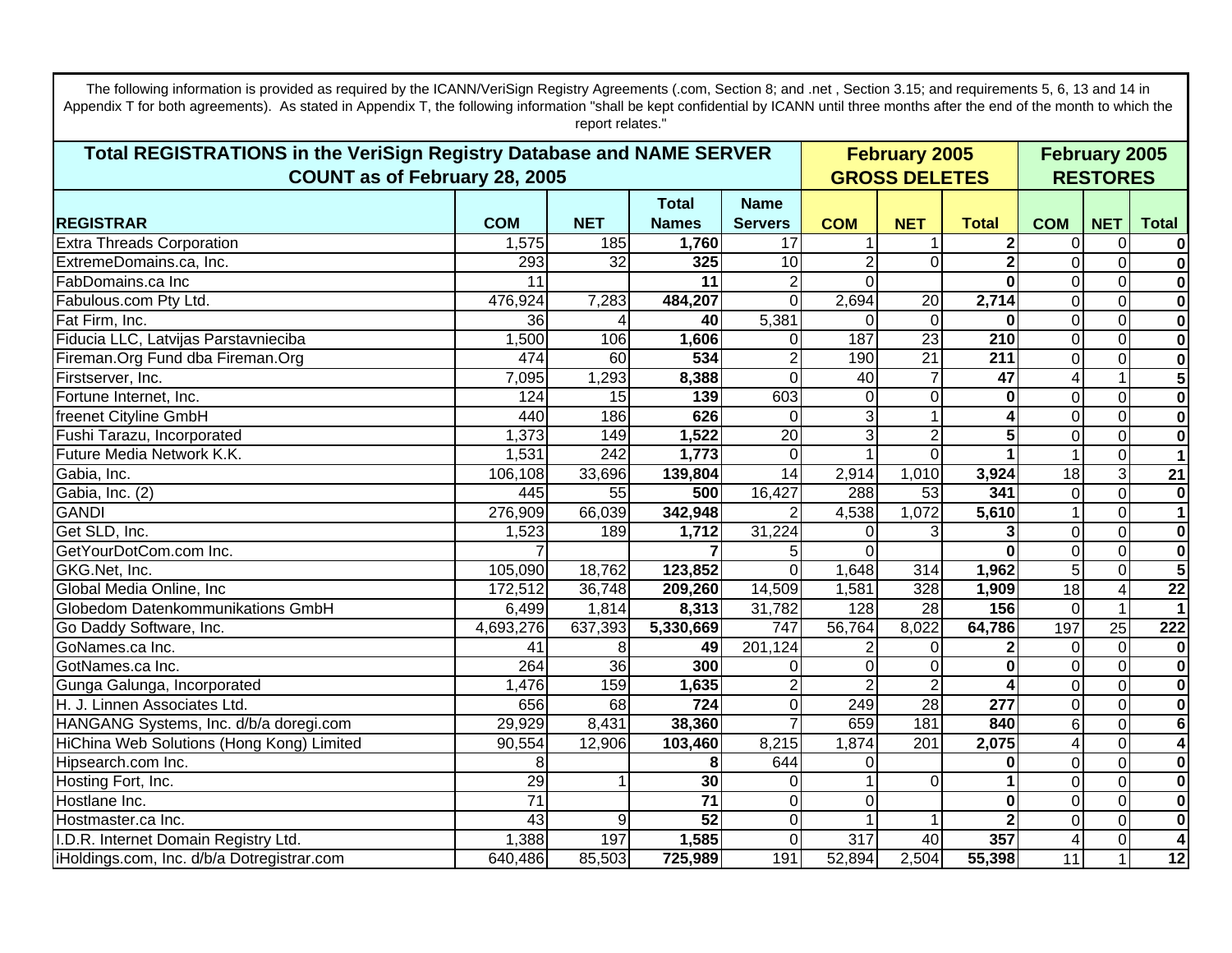| <b>Total REGISTRATIONS in the VeriSign Registry Database and NAME SERVER</b> |                 |                 |                 |                  |                  | <b>February 2005</b> |                         |                  | <b>February 2005</b> |                         |
|------------------------------------------------------------------------------|-----------------|-----------------|-----------------|------------------|------------------|----------------------|-------------------------|------------------|----------------------|-------------------------|
| <b>COUNT as of February 28, 2005</b>                                         |                 |                 |                 |                  |                  | <b>GROSS DELETES</b> |                         |                  | <b>RESTORES</b>      |                         |
|                                                                              |                 |                 | <b>Total</b>    | <b>Name</b>      |                  |                      |                         |                  |                      |                         |
| <b>REGISTRAR</b>                                                             | <b>COM</b>      | <b>NET</b>      | <b>Names</b>    | <b>Servers</b>   | <b>COM</b>       | <b>NET</b>           | <b>Total</b>            | <b>COM</b>       | <b>NET</b>           | <b>Total</b>            |
| In2Net Network, Inc.                                                         | 64,549          | 8,324           | 72,873          | 16,401           | 1,086            | 175                  | 1,261                   | $\overline{2}$   | 0                    | $\mathbf{2}$            |
| Inamepro dba Dynadot                                                         | 2,351           | 593             | 2,944           | 105              | 23               |                      | 27                      | $\Omega$         | $\overline{0}$       | $\pmb{0}$               |
| <b>INAMES Corp</b>                                                           | 41,060          | 13,901          | 54,961          | 164              | 664              | 235                  | 899                     | $\Omega$         | $\overline{0}$       | $\overline{\mathbf{0}}$ |
| Indirection Identity Corporation                                             | 1,422           | 142             | 1,564           | 8,716            | $\Omega$         | $\overline{2}$       | $\mathbf{2}$            | $\Omega$         | $\overline{0}$       | $\overline{\mathbf{0}}$ |
| Initial Online Limited                                                       | 888             | 169             | 1,057           | 8                | $\Omega$         | $\Omega$             | $\Omega$                | $\Omega$         | $\overline{0}$       | $\overline{\mathbf{0}}$ |
| Innerwise, Inc. d/b/a ItsYourDomain.com                                      | 525,099         | 61,785          | 586,884         | 30               | 56,072           | 6,133                | 62,205                  | $\overline{227}$ | 20                   | $\overline{247}$        |
| Inter China Network Software (Beijing) Co., Ltd.                             | 16              | 6               | 22              | 13,024           | $\Omega$         | $\Omega$             | 0                       | $\Omega$         | $\overline{0}$       | $\overline{\mathbf{0}}$ |
| Interactive Telecom Network, Inc.                                            | 1,315           | 128             | 1,443           | $\Omega$         | $\Omega$         | $\Omega$             | $\Omega$                | $\Omega$         | $\overline{0}$       | $\overline{\mathbf{0}}$ |
| Intercosmos Media Group, Inc. d/b/a directNIC.com                            | 955,282         | 123,420         | 1,078,702       |                  | 15,821           | 2,216                | 18,037                  | 9                | $\overline{0}$       | $\overline{9}$          |
| Interdomain, S.A.                                                            | 46,925          | 8,641           | 55,566          | 46,243           | $\overline{175}$ | 26                   | 201                     |                  | $\overline{0}$       | $\overline{1}$          |
| Internet Internal Affairs Corporation                                        | 1,592           | 199             | 1,791           | 764              |                  | 4                    | 8                       | ΩI               | $\overline{0}$       | $\overline{\mathbf{0}}$ |
| Internetters Limited                                                         | 48,749          | 5,874           | 54,623          |                  | 26               | $\overline{7}$       | 33                      |                  | $\overline{0}$       | $\overline{1}$          |
| iSenshu LLC dba Aloha Web Services                                           | 1,747           | 187             | 1,934           | $\overline{0}$   |                  | 3                    | 6                       | $\Omega$         | $\overline{0}$       | $\overline{\mathbf{0}}$ |
| JJH Investments, L.L.C                                                       | 1,648           | 182             | 1,830           | 182              |                  | $\overline{5}$       |                         | $\Omega$         | $\overline{0}$       | $\overline{\mathbf{0}}$ |
| <b>Key-Systems GmbH</b>                                                      | 183,646         | 56,622          | 240,268         | 15               | 2,365            | 721                  | 3,086                   | 5 <sup>1</sup>   | $\overline{0}$       | $\overline{\mathbf{5}}$ |
| Kookycondundrum.ca Inc.                                                      | $\overline{10}$ | $\overline{c}$  | $\overline{12}$ | $\overline{2}$   | $\Omega$         | $\mathbf 0$          | $\bf{0}$                | $\Omega$         | $\overline{0}$       | $\overline{\mathbf{0}}$ |
| Korea Information Certificate Authority 2                                    | 985             | 132             | 1,117           | 7,825            | $\overline{219}$ | $\overline{16}$      | 235                     | $\Omega$         | $\overline{0}$       | $\overline{\mathbf{0}}$ |
| Korea Information Certificate Authority Inc dba DomainCA.                    | 11,237          | 1,590           | 12,827          | $\Omega$         | 197              | 54                   | 251                     | $\Omega$         | $\overline{0}$       | $\overline{\mathbf{0}}$ |
| <b>Ladas Domains LLC</b>                                                     | 68              | 21              | 89              |                  | $\Omega$         | $\Omega$             | 0                       | $\Omega$         | $\overline{0}$       | $\overline{\mathbf{0}}$ |
| Le Grand Nom, Inc                                                            | 1,590           | 186             | 1,776           | 406              |                  |                      | $\overline{5}$          | οl               | $\overline{0}$       | $\overline{\mathbf{0}}$ |
| Lead Networks Domains Pvt. Ltd.                                              | 1,354           | $\frac{135}{ }$ | 1,489           | 3                | 276              | $\overline{34}$      | 310                     | $\overline{0}$   | $\overline{0}$       | $\mathbf 0$             |
| livedoor Co., Ltd.                                                           | 2,622           | 782             | 3,404           |                  | 84               | 40                   | 124                     | 5 <sup>1</sup>   | $\mathbf{1}$         | $\bf 6$                 |
| LuckyDomains.ca, Inc.                                                        | 32              | $\overline{7}$  | 39              | 42               |                  | $\mathbf 0$          | 1                       | $\overline{0}$   | $\overline{0}$       | $\pmb{0}$               |
| Mark Barker Incorporated                                                     | 848             | 119             | 967             | $\overline{247}$ |                  | 8                    | $\overline{10}$         | $\Omega$         | $\overline{0}$       | $\mathbf 0$             |
| Matchnames.ca Inc                                                            | 9               | $\overline{2}$  | $\overline{11}$ | $\Omega$         | $\Omega$         | $\Omega$             | $\Omega$                | $\overline{0}$   | $\overline{0}$       | $\overline{\mathbf{0}}$ |
| Melbourne IT, Ltd. d/b/a Internet Names Worldwide                            | 1,978,531       | 307,434         | 2,285,965       | 3                | 28,685           | 5,231                | 33,916                  | 61               | $\overline{11}$      | $\overline{72}$         |
| Mobile Name Services, Inc.                                                   | 5,252           | 601             | 5,853           | $\Omega$         |                  |                      | 3 <sup>1</sup>          | $\overline{0}$   | $\overline{0}$       | $\overline{\mathbf{0}}$ |
| Moniker Online Services, Inc.                                                | 512,185         | 47,692          | 559,877         | 103,831          | 1,887            | 281                  | 2,168                   | $\overline{9}$   | $\overline{0}$       | $\overline{9}$          |
| Mouzz Interactive Inc.                                                       | 117             | 11              | 128             | 36               | $\Omega$         | $\mathbf 0$          | $\Omega$                | $\overline{0}$   | $\overline{0}$       | $\overline{\mathbf{0}}$ |
| MPS Technosoft d/b/a signdomains.com                                         | 8,585           | 1,201           | 9,786           | 2,068            | 251              | $\overline{40}$      | 291                     | $\Omega$         | $\overline{0}$       | $\overline{\mathbf{0}}$ |
| MyNameOnline.ca Inc.                                                         |                 | 2               | 9               | $\Omega$         | $\Omega$         | $\overline{0}$       | $\bf{0}$                | $\Omega$         | $\overline{0}$       | $\mathbf 0$             |
| Name Churner, Inc.                                                           | 76              | 6               | 82              | 298              | $\Omega$         | $\overline{0}$       | $\mathbf{0}$            | $\overline{0}$   | $\overline{0}$       | $\overline{\mathbf{0}}$ |
| Name Intelligence, Inc.                                                      | 5,810           | 711             | 6,521           | $\Omega$         | 3                | 3                    | $\overline{\mathbf{6}}$ | 0                | $\overline{0}$       | $\overline{\mathbf{0}}$ |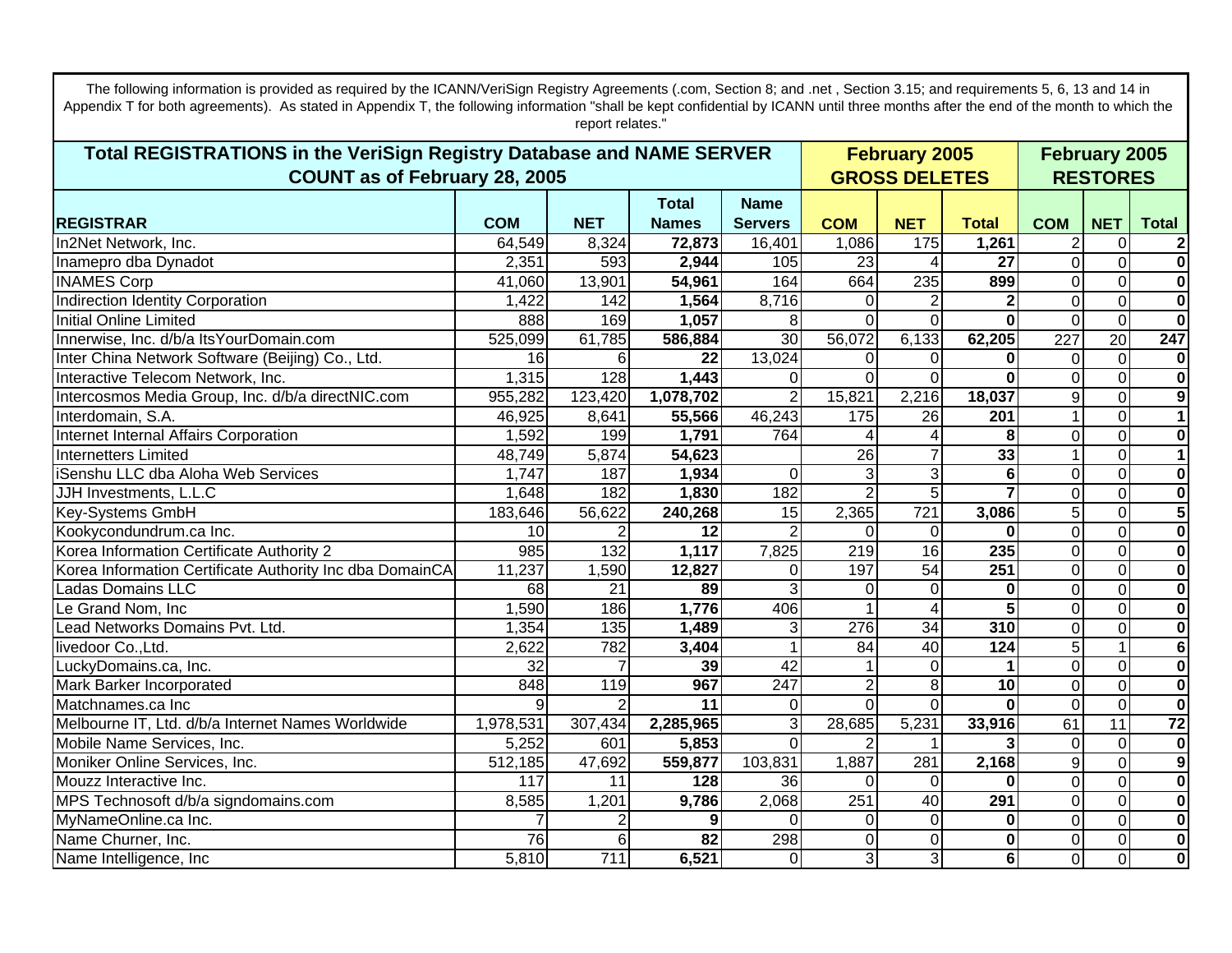| Total REGISTRATIONS in the VeriSign Registry Database and NAME SERVER |                  |                  |              |                  |                  | <b>February 2005</b> |                         |                | February 2005   |                         |
|-----------------------------------------------------------------------|------------------|------------------|--------------|------------------|------------------|----------------------|-------------------------|----------------|-----------------|-------------------------|
| <b>COUNT as of February 28, 2005</b>                                  |                  |                  |              |                  |                  | <b>GROSS DELETES</b> |                         |                | <b>RESTORES</b> |                         |
|                                                                       |                  |                  | <b>Total</b> | <b>Name</b>      |                  |                      |                         |                |                 |                         |
| <b>REGISTRAR</b>                                                      | <b>COM</b>       | <b>NET</b>       | <b>Names</b> | <b>Servers</b>   | <b>COM</b>       | <b>NET</b>           | <b>Total</b>            | <b>COM</b>     | <b>NET</b>      | <b>Total</b>            |
| Name Nelly Corporation                                                | $\overline{828}$ | $\overline{91}$  | 919          | $\Omega$         | 3                |                      |                         | $\overline{0}$ | $\mathbf 0$     | $\mathbf 0$             |
| Name Share, Inc.                                                      | $\overline{721}$ | 102              | 823          | $\overline{39}$  | $\Omega$         | $\Omega$             | $\bf{0}$                | $\overline{0}$ | $\mathbf 0$     | $\mathbf 0$             |
| Name Thread Corporation                                               | 770              | 110              | 880          | $\overline{3}$   |                  | $\overline{5}$       | 6                       | $\Omega$       | $\overline{0}$  | $\mathbf 0$             |
| Name.com LLC                                                          | 16,484           | 2,503            | 18,987       | 6 <sup>1</sup>   | 243              | 46                   | 289                     | $\Omega$       | $\mathbf 0$     | $\mathbf 0$             |
| Name2Host, Inc. dba name2host.com                                     | 8,007            | 1,422            | 9,429        | $\overline{2}$   | 151              | $\overline{25}$      | 176                     | 0              | $\pmb{0}$       | $\pmb{0}$               |
| <b>NAMEBAY</b>                                                        | 63,478           | 11,630           | 75,108       | 458              | 572              | 126                  | 698                     |                | $\overline{0}$  | $\overline{\mathbf{7}}$ |
| NameGame.ca Internet Services Corporation                             | $\overline{36}$  | 12               | 48           | 19               |                  |                      | $\overline{\mathbf{2}}$ | 0              | $\mathbf 0$     | $\pmb{0}$               |
| NameKing.com, Inc.                                                    | 313,611          | 15,879           | 329,490      | 3,167            | 20               | $\overline{7}$       | $\overline{27}$         | $\Omega$       | $\overline{0}$  | $\mathbf 0$             |
| NameQueen.com, Inc.                                                   | 59               | 6                | 65           | $\Omega$         | $\Omega$         | 1                    |                         | $\Omega$       | $\mathbf 0$     | $\mathbf 0$             |
| NamesBeyond.Com                                                       | 2,622            | 370              | 2,992        | $\overline{7}$   | 357              | $\overline{41}$      | 398                     | $\overline{0}$ | $\overline{0}$  | $\pmb{0}$               |
| NameScout Corp                                                        | 52,864           | 7,910            | 60,774       | $\Omega$         | 521              | $\overline{81}$      | 602                     | $\overline{2}$ | $\overline{0}$  | $\mathbf 2$             |
| NamesDirect.Com, Inc.                                                 | 171,705          | 31,600           | 203,305      | 188              | 1,942            | 337                  | 2,279                   | 24             | دن              | $\overline{27}$         |
| NameSecure.com                                                        | 134, 652         | 20,879           | 155,531      | 4,445            | 2,110            | 397                  | 2,507                   | 6 <sup>1</sup> | $\overline{2}$  | $\overline{\mathbf{8}}$ |
| NameStream.com, Inc.                                                  | 990              | 132              | 1,122        | 10,842           |                  | $\overline{2}$       | 3                       | $\Omega$       | $\mathbf 0$     | $\overline{\mathbf{0}}$ |
| Nameview, Inc.                                                        | 1,766            | $\overline{212}$ | 1,978        | 2,607            | 220              | 34                   | 254                     | ΩI             | $\pmb{0}$       | $\mathbf 0$             |
| <b>NeoNIC OY</b>                                                      | 1,373            | 108              | 1,481        |                  |                  | $\overline{0}$       | 3                       | $\Omega$       | $\pmb{0}$       | $\overline{\mathbf{0}}$ |
| <b>Nerd Names Corporation</b>                                         | 807              | 89               | 896          |                  | $\Omega$         |                      |                         | $\Omega$       | $\overline{0}$  | $\mathbf 0$             |
| Netbenefit PLC aka NetNames                                           | 70,146           | 16,332           | 86,478       | $\Omega$         | 456              | $\overline{80}$      | 536                     | 36             | $\overline{0}$  | 36                      |
| Netheadz.ca Inc.                                                      | 5                |                  |              | $\Omega$         | ΩI               |                      | $\Omega$                | $\Omega$       | $\overline{0}$  | $\mathbf 0$             |
| Netpia.com, Inc.                                                      | 36,141           | 10,449           | 46,590       | 595              | 867              | 283                  | 1,150                   | 30             | $\overline{2}$  | 32                      |
| NetTuner Corp. dba Webmasters.com                                     | 1,630            | 168              | 1,798        | $\Omega$         | 166              | 30                   | 196                     | $\Omega$       | $\mathbf 0$     | $\mathbf 0$             |
| Network Solutions, LLC.                                               | 5,248,641        | 765,221          | 6,013,862    | 4,871            | 47,384           | 7,224                | $\overline{54,}608$     | 256            | $\overline{34}$ | 290                     |
| New Dream Network, LLC                                                | 29,719           | 4,874            | 34,593       | 124              | 51               | $\Omega$             | 5                       | $\Omega$       | $\mathbf 0$     | $\mathbf 0$             |
| Nicco Ltd.                                                            | 91               |                  | 91           | 411,586          | $\Omega$         |                      | $\bf{0}$                | $\Omega$       | $\overline{O}$  | $\overline{\mathbf{0}}$ |
| NJ Tech Solutions, Inc.                                               | 867              | 145              | 1,012        | $\overline{117}$ | 261              | 45                   | 306                     | $\Omega$       | $\overline{0}$  | $\pmb{0}$               |
| Nom Infinitum, Incorporated                                           | 1,542            | 184              | 1,726        | $\Omega$         | $\Omega$         | $\overline{2}$       | $\overline{2}$          | $\overline{0}$ | $\overline{0}$  | $\overline{\mathbf{0}}$ |
| Nominalia Internet S.L.                                               | 36,525           | 6,064            | 42,589       | 26               | $\overline{373}$ | $\overline{56}$      | 429                     | 19             | $\mathbf{3}$    | $\overline{22}$         |
| NORDNET                                                               | 95,014           | 6,509            | 101,523      | $\mathcal{P}$    | 535              | $\overline{37}$      | $\overline{572}$        |                | $\overline{0}$  | $\mathbf 1$             |
| Omnis Network, LLC                                                    | 53,201           | 9,645            | 62,846       | 861              | 1,436            | $\overline{215}$     | 1,651                   | $\overline{3}$ | $\mathbf{1}$    | $\overline{\mathbf{4}}$ |
| Online Orders Network LLC dba Registernames.com                       | 590              | 64               | 654          | 418              | 185              | 22                   | 207                     | $\Omega$       | $\overline{0}$  | $\mathbf 0$             |
| OnlineNIC, Inc.                                                       | 657,014          | 108,199          | 765,213      | 2,737            | 12,990           | 2,104                | 15,094                  | 44             | 6               | 50                      |
| <b>OVH</b>                                                            | 112,167          | 24,247           | 136,414      | 9                | 715              | 215                  | 930                     | $\overline{0}$ | $\overline{0}$  | $\overline{\mathbf{0}}$ |
| pairNIC                                                               | 47,418           | 6,873            | 54,291       | 33,075           | 481              | $\overline{85}$      | 566                     | οl             | $\overline{0}$  | $\overline{\mathbf{0}}$ |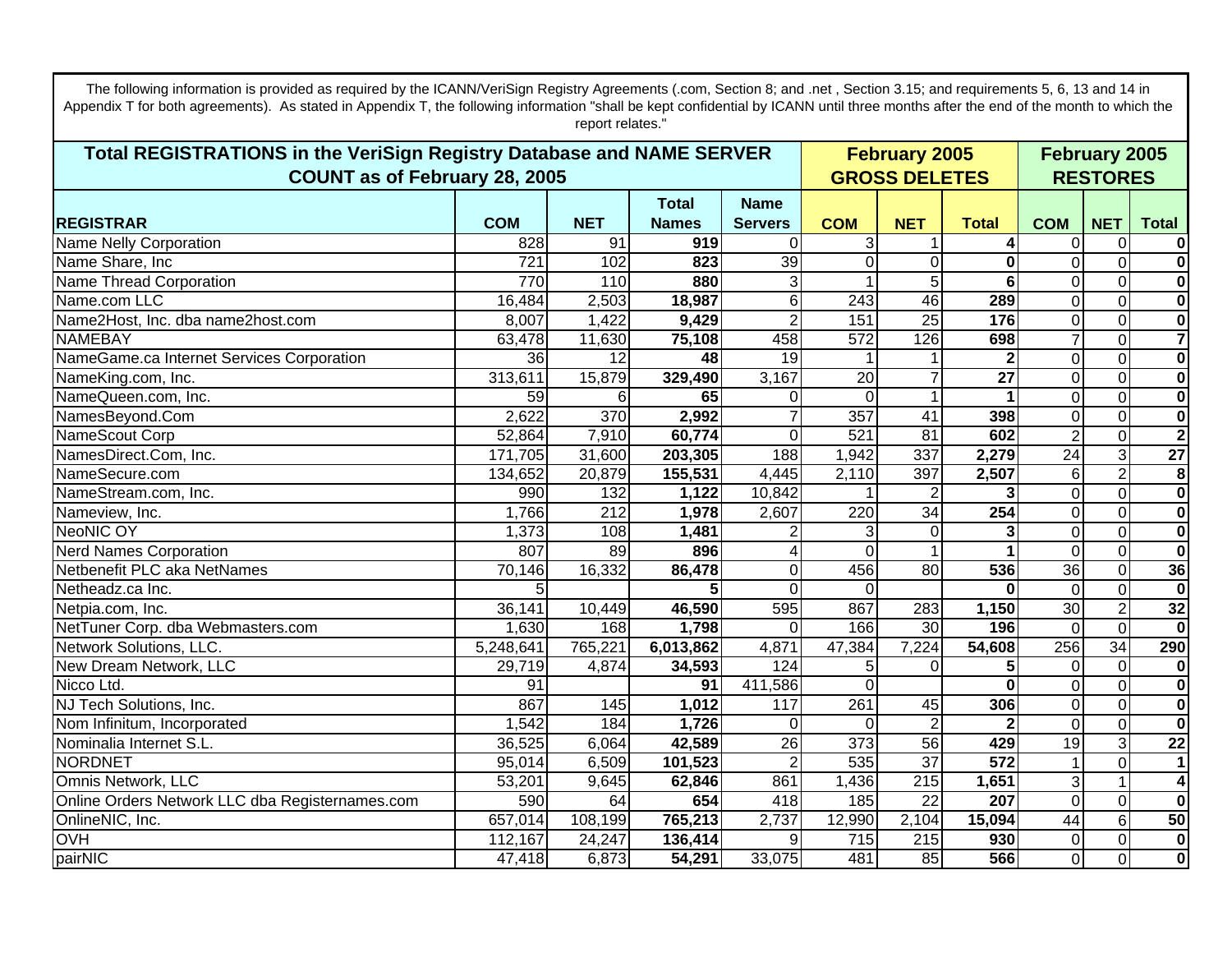| Total REGISTRATIONS in the VeriSign Registry Database and NAME SERVER |                 |                 |                  |                | <b>February 2005</b> |                      |                         | February 2005   |                         |                         |
|-----------------------------------------------------------------------|-----------------|-----------------|------------------|----------------|----------------------|----------------------|-------------------------|-----------------|-------------------------|-------------------------|
| <b>COUNT as of February 28, 2005</b>                                  |                 |                 |                  |                |                      | <b>GROSS DELETES</b> |                         |                 | <b>RESTORES</b>         |                         |
|                                                                       |                 |                 | <b>Total</b>     | <b>Name</b>    |                      |                      |                         |                 |                         |                         |
| <b>REGISTRAR</b>                                                      | <b>COM</b>      | <b>NET</b>      | <b>Names</b>     | <b>Servers</b> | <b>COM</b>           | <b>NET</b>           | <b>Total</b>            | <b>COM</b>      | <b>NET</b>              | <b>Total</b>            |
| Parava Networks Inc dba Registrate Ya.com nAAme.com                   | 47,653          | 8,146           | 55,799           | 9,841          | 1,124                | 151                  | 1,275                   | 2               |                         | $\mathbf{3}$            |
| PopularDomains.ca, Inc.                                               | 43              |                 | 50               | 1,948          |                      | $\Omega$             | 2                       | $\Omega$        | $\mathbf 0$             | $\overline{\mathbf{0}}$ |
| PriceDomain.ca Inc                                                    | 48              | $\overline{12}$ | 60               | 3,751          |                      | $\Omega$             |                         | $\Omega$        | $\overline{0}$          | $\overline{\mathbf{0}}$ |
| Primal Store, Inc.                                                    | $\overline{73}$ | 3               | $\overline{76}$  | $\Omega$       | $\Omega$             | $\overline{0}$       | $\bf{0}$                | 0               | $\overline{0}$          | $\overline{\mathbf{0}}$ |
| PrimeDomain.ca Inc.                                                   | 270             | 42              | 312              | $\Omega$       |                      | $\Omega$             |                         | 0               | $\pmb{0}$               | $\overline{\mathbf{0}}$ |
| Primus Telco Pty Ltd dba PrimusDomain/PlanetDomain                    | 77,882          | 13,188          | 91,070           | $\Omega$       | 1,516                | 297                  | 1,813                   |                 |                         | $\overline{\mathbf{8}}$ |
| PrivacyPost, Inc.                                                     | $\overline{27}$ |                 | $\overline{27}$  |                | $\Omega$             |                      | $\mathbf{0}$            | $\Omega$        | $\overline{O}$          | $\overline{\mathbf{0}}$ |
| PSI-Japan, Inc.                                                       | 24,181          | 4,317           | 28,498           | 6,427          | 455                  | 92                   | 547                     | $\Omega$        | $\overline{O}$          | $\overline{\mathbf{0}}$ |
| PSI-USA, Inc. dba Domain Robot                                        | 146,266         | 48,577          | 194,843          | $\Omega$       | 2,395                | 847                  | 3,242                   | 11              | $\overline{3}$          | $\overline{14}$         |
| Public Domain Registry, Inc.                                          | 98              | 14              | 112              | 5,143          |                      | $\Omega$             |                         | $\Omega$        | $\overline{0}$          | $\overline{\mathbf{0}}$ |
| R&K GlobalBusinessServices, Inc. dba 000Domains.com                   | 107,201         | 12,288          | 119,489          | 3,572          | 1,710                | 204                  | 1,914                   | 6 <sup>1</sup>  |                         | $\overline{\mathbf{7}}$ |
| R. Lee Chambers Company LLC                                           | 1,291           | 189             | 1,480            | $\Omega$       | 220                  | $\overline{38}$      | 258                     | $\Omega$        | $\overline{0}$          | $\overline{\mathbf{0}}$ |
| Rebel.com Services Corp.                                              | 2,327           | 352             | 2,679            | 5,276          |                      | $\Omega$             | $\mathbf{2}$            | $\Omega$        | $\overline{0}$          | $\overline{\mathbf{0}}$ |
| Register.com (2)                                                      | 1,708           | 197             | 1,905            | 59             | $\Omega$             |                      |                         | $\Omega$        | $\mathbf 0$             | $\overline{\mathbf{0}}$ |
| register.com, Inc.                                                    | 2,103,495       | 327,049         | 2,430,544        | 9              | 29,232               | 4,939                | 34,171                  | 180             | 23                      | 203                     |
| Register.it SPA                                                       | 43,246          | 10,176          | 53,422           | 24             | 784                  | 184                  | 968                     | $\overline{13}$ | $\overline{2}$          | 15                      |
| Registration Technologies, Inc.                                       | 88,993          | 26,096          | 115,089          | 98,469         | 42                   | 15                   | $\overline{57}$         |                 | $\mathbf 0$             | $\mathbf 1$             |
| Regnow.ca, Inc.                                                       | 44              | 13              | 57               | 797            |                      | $\overline{0}$       | $\overline{\mathbf{2}}$ | $\Omega$        | $\mathbf 0$             | $\mathbf 0$             |
| ResellerSRS Inc.                                                      | 482             | 60              | 542              | 206            | 3                    | $\overline{0}$       | $\overline{\mathbf{3}}$ | $\Omega$        | $\mathbf 0$             | $\mathbf 0$             |
| Retail Studio, Inc.                                                   | $\overline{97}$ | $\overline{11}$ | 108              | $\Omega$       | $\overline{0}$       | $\overline{0}$       | $\mathbf 0$             | 0               | $\mathbf 0$             | $\mathbf 0$             |
| RJG Ventures, L.L.C.                                                  | 1,712           | 162             | 1,874            |                | $\mathcal{P}$        | $\overline{2}$       |                         | ΩI              | $\mathbf 0$             | $\pmb{0}$               |
| rockenstein AG                                                        | 810             | 340             | 1,150            |                |                      | $\overline{0}$       |                         | $\Omega$        | $\mathbf 0$             | $\pmb{0}$               |
| SafeNames Ltd                                                         | 14,291          | 2,428           | 16,719           | $\Omega$       | 46                   | 13                   | 59                      | $\overline{2}$  | $\mathbf 0$             | $\overline{\mathbf{2}}$ |
| Schlund+Partner AG                                                    | 978,362         | 258,148         | 1,236,510        | 8 <sup>1</sup> | 8,608                | 2,685                | 11,293                  | 14              | $\overline{\mathbf{4}}$ | $\overline{18}$         |
| ScoopDomain.ca Inc.                                                   | 10              | 2               | 12               | $\mathsf{Q}$   | $\Omega$             | $\mathbf 0$          | 0                       | $\Omega$        | $\pmb{0}$               | $\mathbf 0$             |
| SearchName.ca Inc.                                                    | $\overline{48}$ | $\overline{3}$  | 51               | 298            | 3                    | $\Omega$             | $\overline{3}$          | $\Omega$        | $\mathbf 0$             | $\mathbf 0$             |
| Secura GmbH                                                           | 4,132           | 1,190           | 5,322            | 10,486         | 58                   | $\overline{23}$      | $\overline{81}$         | $\Omega$        | $\pmb{0}$               | $\mathbf 0$             |
| SecureDomain.ca Internet Services Corporation                         | $\overline{36}$ | 6               | 42               | $\Omega$       | $\Omega$             | $\mathbf 0$          | $\mathbf 0$             | $\Omega$        | $\overline{0}$          | $\mathbf 0$             |
| SicherRegister Incorporated                                           | 759             | 110             | 869              | $\Omega$       |                      | 3                    | 4                       | $\Omega$        | $\overline{0}$          | $\mathbf 0$             |
| Simply Named, Inc. dba SimplyNames.com                                | 193             | $\overline{28}$ | $\overline{221}$ | 249            | $\Omega$             | $\overline{0}$       | $\mathbf 0$             | $\Omega$        | $\overline{0}$          | $\mathbf 0$             |
| Sipence, Inc.                                                         | 5,022           | 602             | 5,624            | $\Omega$       |                      | $\overline{2}$       | $\mathbf{3}$            | ΩI              | $\overline{O}$          | $\mathbf 0$             |
| Sitename.com LLC                                                      | 968             | 119             | 1,087            |                | 253                  | $\overline{32}$      | 285                     | $\Omega$        | $\overline{O}$          | $\pmb{0}$               |
| Solis Corporation dba Japan Registry                                  | 925             | 89              | 1,014            |                |                      | $\overline{2}$       | 4                       | 0               | $\overline{0}$          | $\overline{\mathbf{0}}$ |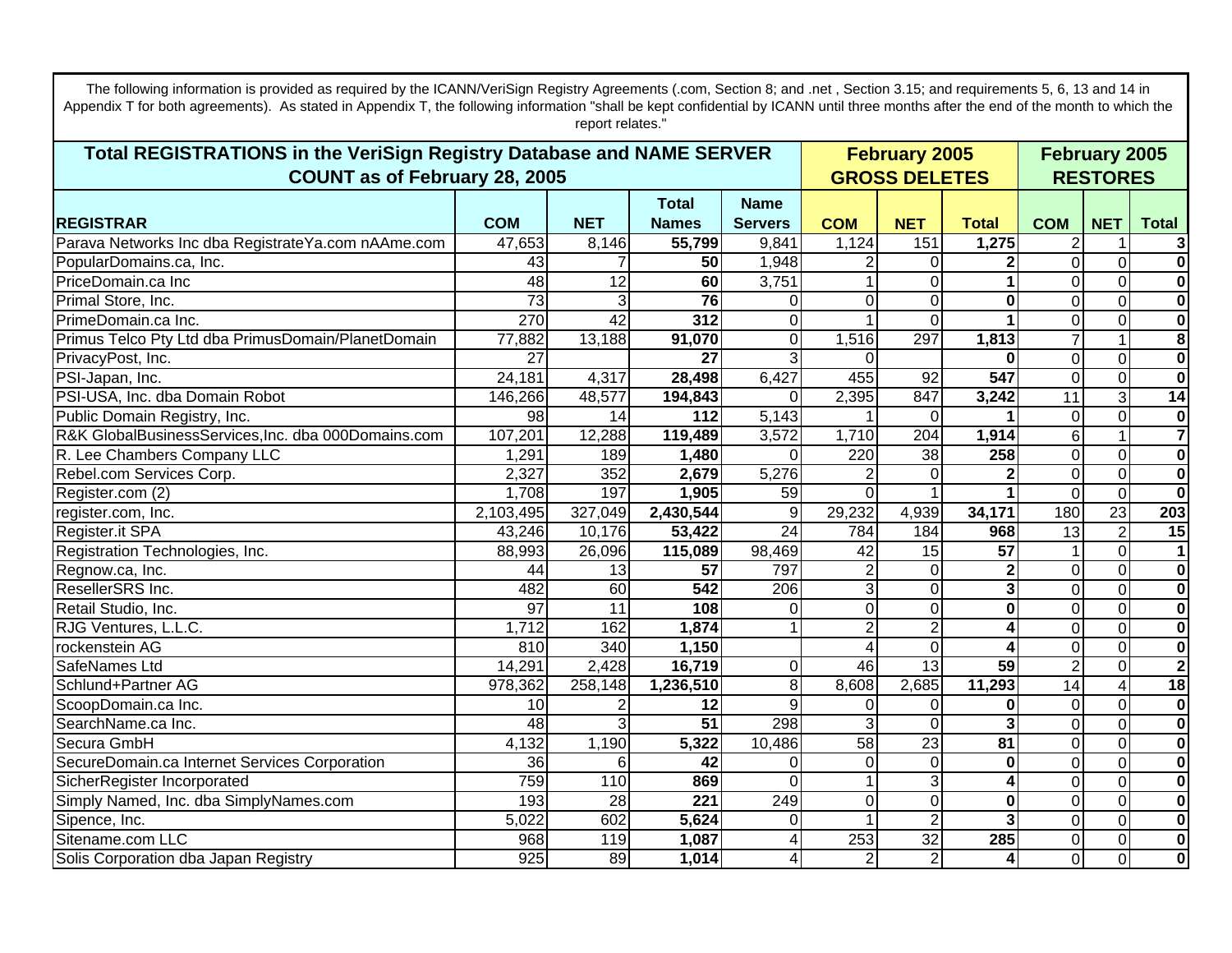| Total REGISTRATIONS in the VeriSign Registry Database and NAME SERVER |                 |                  |                  |                 |                  | <b>February 2005</b> |                  | February 2005  |                 |                         |
|-----------------------------------------------------------------------|-----------------|------------------|------------------|-----------------|------------------|----------------------|------------------|----------------|-----------------|-------------------------|
| <b>COUNT as of February 28, 2005</b>                                  |                 |                  |                  |                 |                  | <b>GROSS DELETES</b> |                  |                | <b>RESTORES</b> |                         |
|                                                                       |                 |                  | <b>Total</b>     | <b>Name</b>     |                  |                      |                  |                |                 |                         |
| <b>REGISTRAR</b>                                                      | <b>COM</b>      | <b>NET</b>       | <b>Names</b>     | <b>Servers</b>  | <b>COM</b>       | <b>NET</b>           | <b>Total</b>     | <b>COM</b>     | <b>NET</b>      | <b>Total</b>            |
| South America Domains Ltd. dba namefrog.com (1)                       | 426             | 69               | 495              | 45              | $\Omega$         | $\Omega$             | 0                | $\mathbf 0$    | $\mathbf 0$     | $\bf{0}$                |
| Spot Domain LLC dba Domainsite.com                                    | 54,643          | 22,561           | 77,204           | $\Omega$        | $\overline{347}$ | 102                  | 449              | 4              | $\mathbf 0$     | $\overline{\mathbf{4}}$ |
| <b>Sssasss Incorporated</b>                                           | 800             | 90               | 890              | 0               | $\Omega$         | 5                    | 5                | $\Omega$       | $\pmb{0}$       | $\bf{0}$                |
| Stargate Holdings Corp.                                               | 129,562         | 16,415           | 145,977          |                 | 760              | 181                  | 941              | 4              | $\mathbf 0$     | $\overline{\mathbf{4}}$ |
| Tahoe Domains, Inc.                                                   | 539             | 70               | 609              | 1,938           |                  | $\Omega$             | $\bf{0}$         | $\overline{0}$ | $\overline{0}$  | $\overline{\mathbf{0}}$ |
| That Darn Name, Inc.                                                  | 1,690           | 191              | 1,881            |                 |                  | 4                    | 5                | $\overline{0}$ | $\mathbf 0$     | $\overline{\mathbf{0}}$ |
| The Name It Corporation dba NameServices.net                          | 96,646          | 14,287           | 110,933          | 8,844           | 688              | $\overline{88}$      | 776              | 49             | $\overline{2}$  | 51                      |
| The Registry at Info Avenue d/b/a IA Registry                         | 132,682         | 7,241            | 139,923          |                 | 151              | $\overline{41}$      | 192              |                | $\mathbf 0$     | $\overline{1}$          |
| TheGreatDomain.ca Inc.                                                | 276             | 47               | 323              |                 |                  |                      |                  | $\overline{0}$ | $\mathbf 0$     | $\overline{\mathbf{0}}$ |
| TLDs, LLC dba SRSplus                                                 | 169,773         | 28,805           | 198,578          | 5,435           | 2,480            | 496                  | 2,976            |                | $\mathbf 0$     | $\overline{\mathbf{7}}$ |
| Today and Tomorrow Co. Ltd.                                           | 23,486          | 7,863            | 31,349           | 506             | 756              | 282                  | 1,038            | 3              |                 | $\overline{4}$          |
| Todaynic.com, Inc.                                                    | 2,910           | 692              | 3,602            |                 |                  | $\Omega$             |                  | $\overline{0}$ | $\mathbf 0$     | $\overline{\mathbf{0}}$ |
| Top Class Names, Inc.                                                 | 104             | $\overline{14}$  | $\overline{118}$ | 8,093           |                  | $\overline{0}$       | 2                | $\mathbf 0$    | $\mathbf 0$     | $\overline{\mathbf{0}}$ |
| Total Calories, Inc.                                                  | 1,676           | 179              | 1,855            | 2,906           |                  |                      |                  | $\overline{0}$ | $\overline{0}$  | $\overline{\mathbf{0}}$ |
| <b>TotalRegistrations</b>                                             | 47,078          | 9,909            | 56,987           | $\overline{30}$ | 1,250            | 278                  | 1,528            | 35             | $\overline{2}$  | $\overline{37}$         |
| Transecute (I) Pvt. Ltd                                               | 760             | 101              | 861              | 0               |                  |                      |                  | $\overline{0}$ | $\mathbf 0$     | $\mathbf 0$             |
| Transpac                                                              | 26,444          | 3,209            | 29,653           |                 | 95               | 16                   | $\overline{111}$ | $\overline{2}$ | $\Omega$        | $\overline{2}$          |
| Tucows Inc.                                                           | 3,229,130       | 553,289          | 3,782,419        | 2,861           | 47,182           | 9,052                | 56,234           | 158            | $\overline{20}$ | 178                     |
| Tuonome.it Srl                                                        | 7,582           | 1,481            | 9,063            |                 | 560              | 24                   | 584              |                | $\mathbf 0$     | 1                       |
| Universal Registration Services, Inc.                                 | 7,618           | 1,146            | 8,764            | 659             | 141              | 14                   | $\overline{155}$ |                | $\overline{0}$  | $\mathbf 1$             |
| Urban Volcano, Inc.                                                   | 152             | 14               | 166              | 167,268         |                  | $\overline{0}$       | $\bf{0}$         | $\overline{0}$ | $\overline{0}$  | $\bf{0}$                |
| <b>USA Webhost</b>                                                    | 840             | $\overline{97}$  | 937              | 145             | 213              | $\overline{27}$      | 240              | $\mathbf 0$    | $\mathbf 0$     | $\mathbf 0$             |
| UsefulDomains.net, Inc.                                               | $\overline{40}$ | 4                | 44               | 113             |                  | $\overline{0}$       | $\mathbf 2$      | $\mathbf 0$    | $\mathbf 0$     | $\bf{0}$                |
| Valley Apples, Inc.                                                   | 1,741           | $\overline{171}$ | 1,912            | $\Omega$        |                  | $\mathbf{1}$         | $\overline{2}$   | $\overline{0}$ | $\mathbf 0$     | $\bf{0}$                |
| Vedacore, Inc.                                                        | 1,937           | 233              | 2,170            | 6               | $\Omega$         | 6                    | $6\phantom{1}$   | $\mathbf 0$    | $\mathbf 0$     | $\bf{0}$                |
| Virtual Internet Plc.                                                 | 1,560           | $\overline{171}$ | 1,731            | 6               |                  | 5                    | $6\phantom{1}$   | $\mathbf 0$    | $\mathbf 0$     | $\bf{0}$                |
| Vivid Domains, Inc                                                    | 2,258           | 272              | 2,530            | 5               | 16               | $\overline{4}$       | $\overline{20}$  | $\overline{0}$ | $\mathbf 0$     | $\bf{0}$                |
| W. G. B. Registry, Inc.                                               | 1,620           | 174              | 1,794            | 10              | $\Omega$         | 3                    | 3                | $\overline{0}$ | $\overline{0}$  | $\bf{0}$                |
| Walela Brook, Inc                                                     | 1,669           | 187              | 1,856            | $\overline{7}$  | $\Omega$         | $\overline{4}$       |                  | $\mathbf 0$    | $\mathbf 0$     | $\bf{0}$                |
| Web Commerce Communications Limited dba WebNic.cc                     | 75,917          | 10,736           | 86,653           | 10              | 734              | 128                  | 862              | ω              | $\overline{0}$  | 3                       |
| Web Service Company, Inc.                                             | 790             | 90               | 880              |                 |                  | 4                    | 5                | $\Omega$       | $\mathbf 0$     | 0                       |
| Webagentur.at Internet Services GmbH dba domainname.                  | 843             | 123              | 966              | 6               | 0                | $\mathbf 0$          | $\bf{0}$         | $\mathbf 0$    | $\mathbf 0$     | $\bf{0}$                |
| Webnames.ca Inc.                                                      | 578             | 83               | 661              | 3,527           | 10               | $\overline{0}$       | 10               | $\mathbf 0$    | $\mathbf 0$     | $\bf{0}$                |